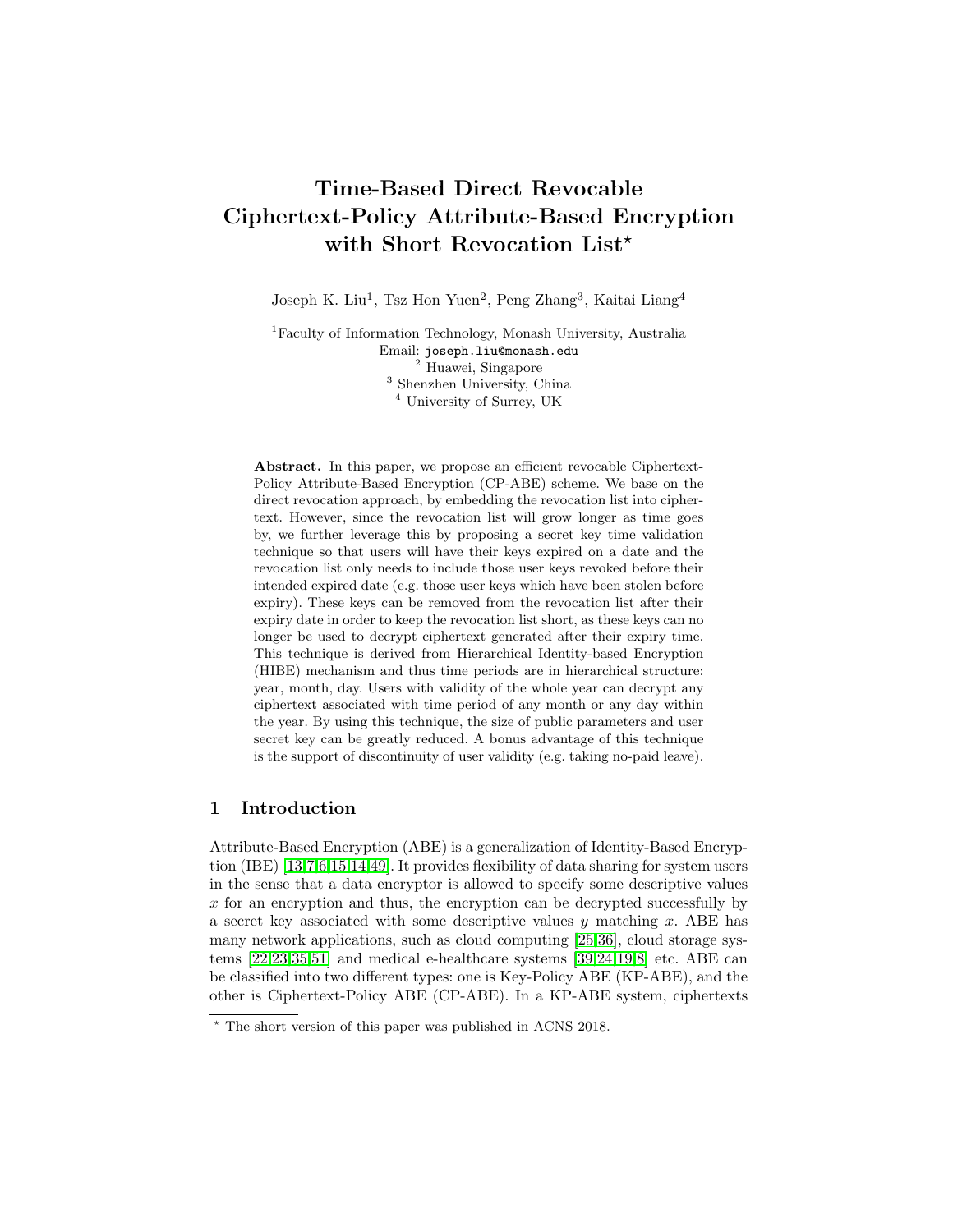are associated with attribute sets and secret keys are associated with access policies. On the opposite side, in a CP-ABE scheme ciphertexts are related to access policies, and attribute sets are tagged with secret keys.

Before deploying ABE into any practical scenarios, one has to solve for the user revocation problem. No organization will be happy to see that any of its revoked users can still be able to decrypt the document designated for its users.

When we talk about revocability in ABE, there are different levels of revocation:

- 1. Attribute Revocation. In this case, the user has changed his/her attributes. For example, the original attributes for Alice are {Physics, Student, University  $A$ . Now she has changed to {Chemistry, Student, University  $A$ }. Therefore, the original Physics attribute should be revoked (but not Student or University A).
- 2. User Revocation. In this case, the user has left the organization. That is, all attributes have to be revoked. In the previous example of Attribute Revocation, Alice has left University A and therefore the user Alice should be revoked.
- 3. Key Revocation. In this case, the secret key of the user is revoked. This is the most generalized level of revocation. This can be happened in different scenarios. For example, the user has left the organization (case (2)). Or if the user has lost his secret key (and got a replacement key), the old one has to be revoked. It can also cover case (1): If Alice changes her attribute from Physics to Chemistry, her old key is revoked while she has been issued with a new key associated with her new attribute.

Usually in this case the key is also associated with an identity or a serial number, which is used in the revocation process by the authority. The encryptor does not need to know this identity or number. In the rest of this paper, we refer to revocation as this case (key revocation).

#### 1.1 Different Approaches for Revocable ABE

There are several approaches to tackle the problem of revocability in ABE:

1. Key Update for Non-Revoked Users. This is also called the Indirect Approach. In this approach, every user has a secret key with a state. The authority will execute a key update algorithm for every non-revoked users. The keys for revoked users will not be updated. Upon the update, a new state will be issued to the secret key. Ciphertext is generated according to the current state. Therefore those revoked users who only have the secret keys of previous state(s) cannot decrypt the ciphertext which is associated with the new state.

If the ciphertext is stored on cloud, those revoked users however are still able to decrypt the old ciphertext (generated with previous states). In order to hinder this vulnerability, a ciphertext update algorithm can be executed so that all old ciphertexts will be modified to associate with the current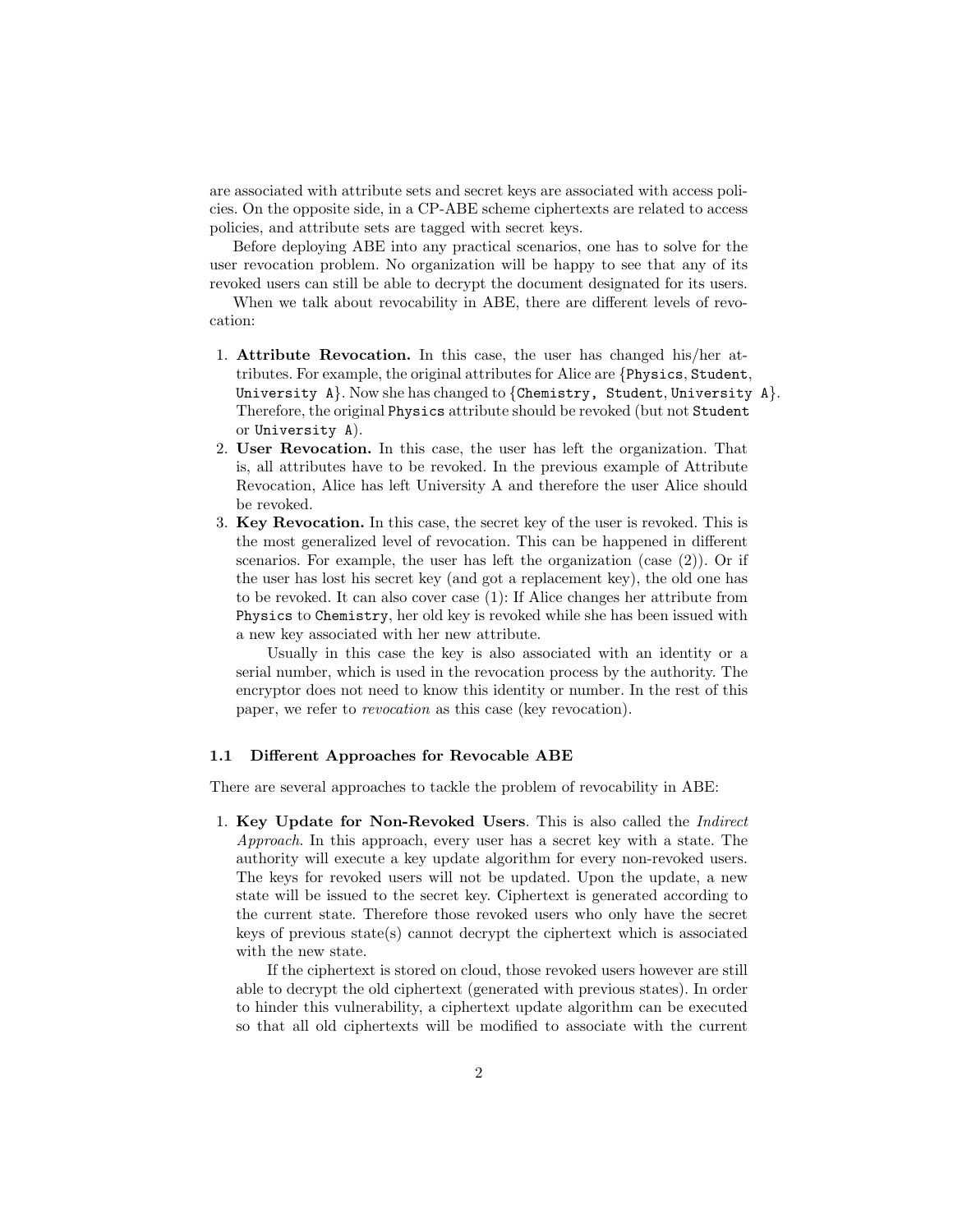state. In this way, revoked users (whose secret keys are associated with an old state) can no longer decrypt any old ciphertext from the cloud as it has been updated to the current state which is only decryptable by a secret key with the new state.

Nevertheless we only regard the ciphertext update as an optional feature, as we have no way to prevent a revoked user from downloading the ciphertext (and thus decrypting the ciphertext) before he has been revoked.

The main issue of the key update approach is the inability of instant user revocation. Suppose Alice is revoked now and the next key update algorithm is scheduled at the 1st of coming month. Alice is still able to decrypt any newly generated ciphertext from now to the end of this month. (Even if the cloud is equipped with ciphertext update, Alice cannot decrypt only those old ciphertext but still can decrypt those newly generated one.) One may try to argue that the authority may execute the key update algorithm once there is any revoked user. In the point of view of security, this action can block the loophole of inability instant user revocation. Nevertheless, it is definitely not practical especially if there are a large number of non-revoked users. In a large organization, there may be a new revoked user in every hour or even every minute. It is impossible to ask every non-revoked user to update their key every minute! If we schedule a longer key update period, the instant user revocation problem will be worse then.

2. Embedding Revocation List into Ciphertext. This is also called the  $Di$ rect Approach. In this approach, there is a public revocation list. The encryptor embeds the latest revocation list into the ciphertext so that only those users not in the revocation list and satisfying the predicate (attributes-policy matching) can decrypt the ciphertext. This approach can provide instant user revocation (and thus solve the problem from the indirect approach). No key update is required in this approach.

However, there is another practical problem with this approach. The revocation list will grow longer as time goes by. If the organization is large, the revocation list will become an efficiency bottleneck for the encryption and decryption as it will continue to grow all the time. There is no way to reduce or delete the revocation list, unless the revoked user re-joins the organization in the future. This is not likely to happen in most of the scenarios though.

3. Cloud-Assisted. Another approach is to make use of the cloud assistance. In this approach, the decryption ability is split into two halves. The first half is owned by the user while another half is owned by the cloud. The cloud needs to partially decrypt the ciphertext into an intermediate data first, which is then sent to the user for the second level decryption. If the user is revoked, the cloud refuses to execute the first level decryption. Then the revoked user cannot decrypt the ciphertext without the assistance from the cloud.

This is the simplest way to achieve user revocation for ABE. In spite of that, the cloud will be very busy if the number of users is large, as the decryption of every user requires the assistance from the cloud.

More examples on each approach will be given in Section [2.](#page-5-0)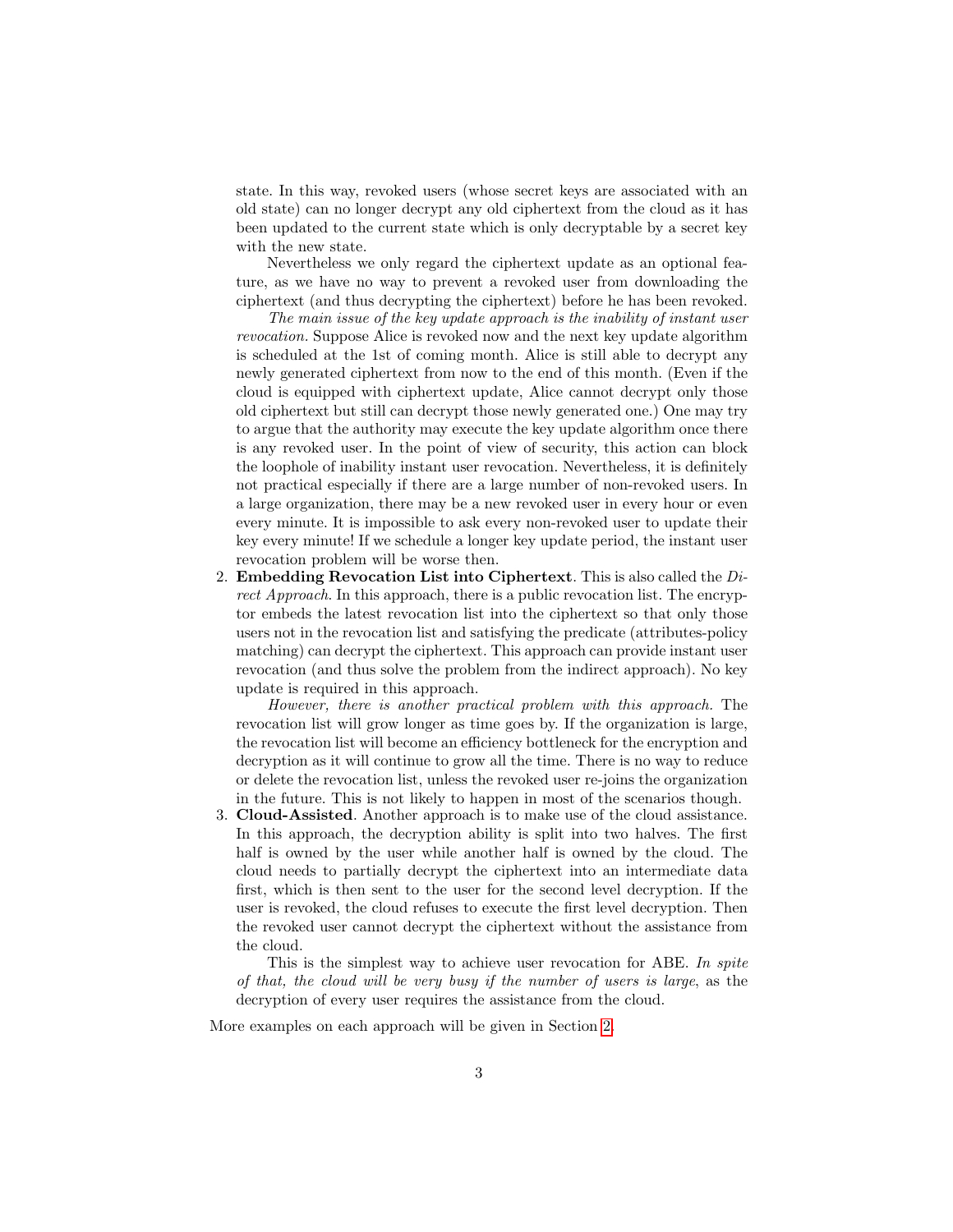#### <span id="page-3-0"></span>1.2 A Naïve Approach

One may immediately think of a naïve approach by combining the indirect and direct approaches together in order to possess the merits from both sides. Intuitively the simple combination is to use a key update ABE (the indirect revocable ABE) to encrypt the plaintext first into the first-level ciphertext. Then the resulting ciphertext is further encrypted using another ABE with revocation list embedded into the ciphertext (the direct revocable ABE) as the second-level. If a user is revoked before the next key update period, since his identity has been put into the revocation list embedded into the second-level ciphertext (generated by the direct revocable ABE), he cannot decrypt it. On the other side, if the revoked user's key has been expired (that is, not being updated as it has been revoked), his identity is not needed to be put into the revocation list by the direct revocable ABE as the revoked key cannot be used to decrypt the first-level ciphertext (generated by the indirect revocable ABE) even though it can still decrypt the second level ciphertext. In this way, the revocation list can be kept short while instant revocation can be achieved and thus no frequent key update is required.

This naïve approach seems working fine, if we do not consider collusion attack. Simply speaking, collusion attack in ABE refers to two different users who both cannot decrypt the ciphertext individually but they can succeed to do so if they are colluding with each other. Suppose Alice is revoked just right now (before the next key update period) and therefore her identity Alice is in the revocation list embedded into the second-level ciphertext. Bob is another revoked user who was revoked in the previous time period. Thus his key has not been updated in the current time period and his identity Bob is not in the revocation list embedded into the second-level ciphertext. It is obviously that both Alice and Bob cannot decrypt the combined ciphertext individually. However, if they are working together, they can successfully decrypt it: Bob can use his secret key to decrypt the second-level ciphertext (as his identity is not in the revocation list) and he can pass the resulting intermediate data (which has become the first-level ciphertext) to Alice. Alice can use her secret key to decrypt this first-level ciphertext as her key is the most updated one. As a result, Alice and Bob can get the final plaintext if they are working together.

We definitely have to avoid this kind of collusion attack in any circumstance.

#### 1.3 Our Contribution

In this paper, we propose an efficient and practical revocable CP-ABE scheme. Our scheme is motivated from the (non-revocable) CP-ABE given in [\[37\]](#page-17-4) and incorporates the merit from all existing approaches for revocation, yet we do not have the emerged trade-off and we are immune to the collusion attack mentioned above in the naive approach. Namely,

• We have a revocation list, which is used by the encryptor to be embedded into the ciphertext. On the other side, we also have a key update process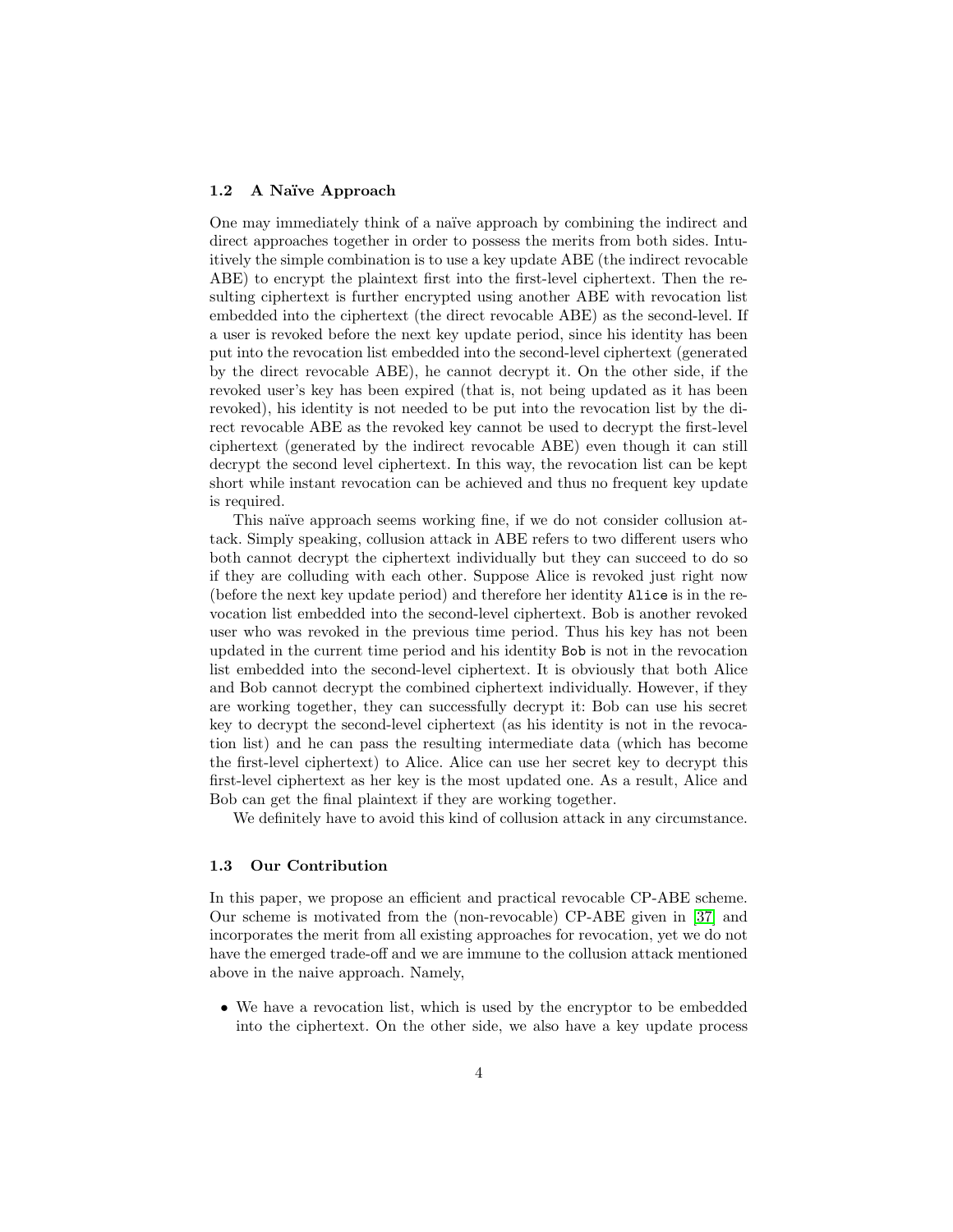for non-revoked users at a reasonable interval (e.g. once every two years). The revocation list only contains those revoked users whose keys are not expired yet. If their keys are expired (they are not allowed to update their keys as they are revoked), they should not be able to decrypt any ciphertext generated after their expiry date even though they are not included in the revocation list. In other words, they can be removed from the revocation list after the expiry date of their keys and thus the revocation list can be kept short.

- Although we still require a key update process for all non-revoked users, we do not need to execute it frequently in order to provide instant key revocation. We argue that most organizations will require their users to renew their contracts at a reasonable time interval (e.g. once every two years). It is practical to renew their secret keys at the time they are renewing their contracts. This time does not need to be synchronized. Every user may have his own time for expiry and renewal.
- We do not need the cloud in our basic system (a cloud-free system). Extension can be made to provide ciphertext update in the cloud (e.g. using the ciphertext update technique in [\[48,](#page-17-5)[32\]](#page-16-5)) so that revoked users are no longer able to decrypt any ciphertext generated in the past.
- We are immune to the collusion attack mentioned in the naïve approach. Suppose there is a set of users. Anyone in this set cannot decrypt the ciphertext individually. They cannot succeed to do so even if they are working together, or by someone who has the secret keys for all users in this set.
- We use Hierarchical Identity-based Encryption (HIBE) technique to further shorten the size of user secret key. Our time period is hierarchical. That is, we have *year*, month and *day*. A user with secret key valid for the whole year can derive the key with validity for the underlying months of that year. A user with secret key valid for the whole month can derive the key with validity for the underlying days of that month. With this technique, we can further support discontinuity of user validity, which is believed as a common scenario in the practical world (e.g. no-paid leave).

We provide a concrete construction for our proposed scheme. The size of the ciphertext only depends on the embedded policy (access structure) but NOT the revocation list, though the size of the secret key is linear with the maximum length of the revocation list and the number of attributes of the user. In the decryption, the number of pairing operations only depends on the access structure but NOT the number of users in the revocation list or the total number of users in the system. The performance of our construction enjoys a significant improvement over other similar schemes.

Table [1](#page-5-1) gives a functional comparison between other approaches and our proposed approach.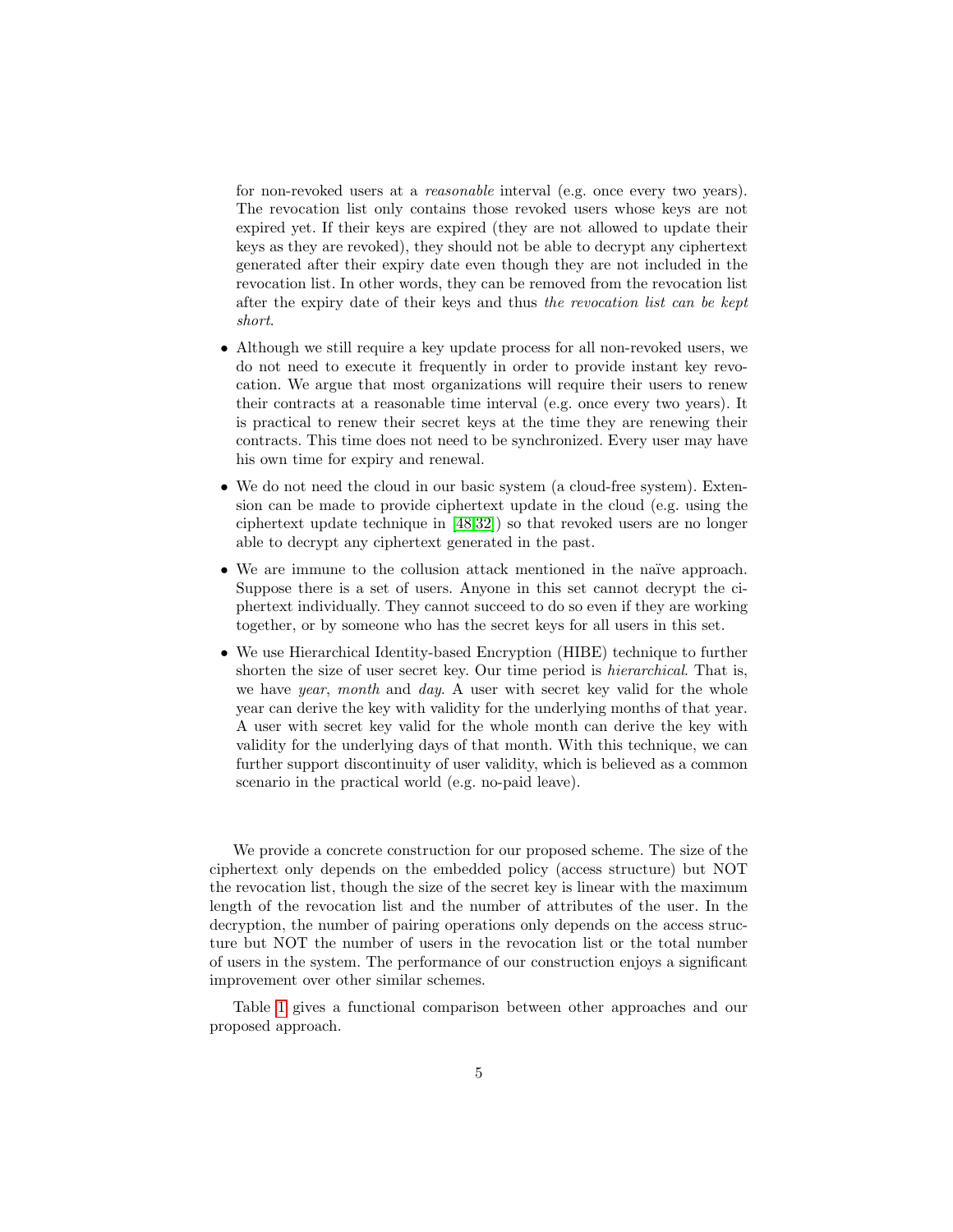<span id="page-5-1"></span>

|                              | Examples                                                 | Features |                        |          |                  |           |  |
|------------------------------|----------------------------------------------------------|----------|------------------------|----------|------------------|-----------|--|
| Approach                     |                                                          | Instant  | No Freq.               |          | Cloud Ciphertext | Short     |  |
|                              |                                                          |          | Revoke Key Update Free |          | Update           | Revo. lt. |  |
| Key Update                   | [11], [2], [48], [32],<br>[40], [41], [27], [30], [28]   | $\times$ | $\times$               | √        | Optional         |           |  |
| Embedding<br>Revocation List | [3], [2], [5], [34], [29]<br>[9], [50], [17], [26], [18] |          |                        |          | Optional         | $\times$  |  |
| Cloud-Assisted               | [31], [21], [44],<br>[33], [45], [16], [46]              |          |                        | $\times$ |                  | $\times$  |  |
| Our Approach                 |                                                          |          |                        |          | Optional         |           |  |

Table 1: Features Comparison

# <span id="page-5-0"></span>2 Related Works

There are several schemes in the literature addressing the problem of revocation in ABE. We briefly describe them using the classification in Section  $1<sup>1</sup>$  $1<sup>1</sup>$ 

1. Key Update for Non-Revoked Users (Indirect) approach. The first revocable ABE was proposed by Boldyreva et al. [\[11\]](#page-15-7). It is a KP-ABE. Revocation list is stored in the authority which executes key update algorithm with each non-revoked users (those users not in the revocation list) during a regular time interval. Revoked users (without having their keys updated) cannot decrypt any newly generated ciphertext. Yu et al. [\[48\]](#page-17-5) proposed another revocable ABE in the context of CP-ABE using key update approach. In addition, they provide a mechanism to update ciphertext so that revoked users cannot decrypt the updated ciphertext in the cloud. Nevertheless, they support policies with logical AND only. A more promising construction was given by Sahai et al. [\[32\]](#page-16-5). They provided constructions for both KP-ABE and CP-ABE. There are key update and ciphertext update algorithms. Ciphertext is decryptable only if the encryption time  $t < t'$  where t' is the key expiry time. If the user is revoked, ciphertext will be updated so that the newly revoked users cannot decrypt those old ciphertext (those ciphertext generated before the user is revoked). All other users will then run the key update algorithm except the revoked user.

Later on, Xie et al. [\[40\]](#page-17-6) (the full version of [\[41\]](#page-17-7)), proposed a revocable CP-ABE. In their construction, each user has two keys. There is an individual key and also a group key. A group is defined as a set of users with the same attributes. Decryption requires to have the group key and the individual user secret key. Revocation is done by updating the keys of non-revoked users.

<span id="page-5-2"></span><sup>&</sup>lt;sup>1</sup> We exclude the discussion for  $[47]$  as it is not an ABE scheme. They require every user to have a private key and public key. Public key is generated by the authority and private key is generated by the encryptor! The encryptor needs to use the private key to encrypt the message. This is not a formal ABE that we are considering and thus it is excluded in our discussion. We also exclude [\[42\]](#page-17-13) and [\[43\]](#page-17-14) as they are pointed out as insecure in [\[20\]](#page-16-15).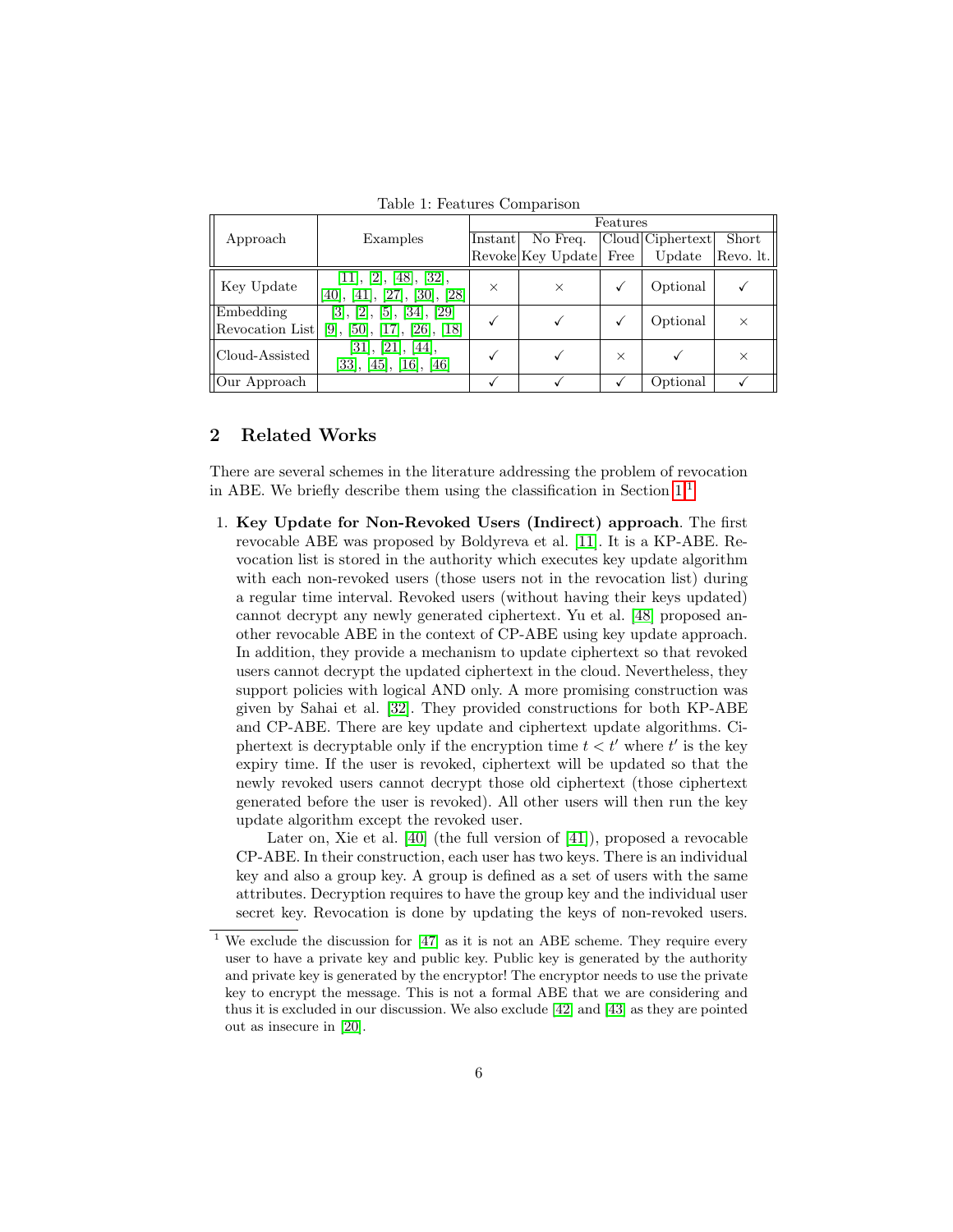Ciphertext update is also allowed as in [\[48\]](#page-17-5). Naruse et al. [\[27\]](#page-16-6) proposed another CP-ABE with attribute update by the cloud server. The cloud reencrypts the ciphertext and re-generates new secret key for users, who have updated their attributes. Similar approach has also been suggested in [\[30,](#page-16-7)[28\]](#page-16-8).

2. Embedding Revocation List into Ciphertext (Direct) approach. Another approach is called direct approach, which requires the encryptor to incorporate the revocation list in the ciphertext. In this way, users in the revocation list cannot decrypt the ciphertext even though their attributes/policy satisfy the policy/attributes associated with the ciphertext. No key update is required using this approach. Attrapadung and Imai [\[3\]](#page-15-9) proposed a revocable ABE by incorporating the revocation information into the ciphertext. Their approach is to use broadcast encryption. That is, the encryptor needs to know the identities of those unrevoked users. They provide a KP-ABE constructions. Later, Attrapadung et al. [\[5\]](#page-15-10) proposed another revocable KP-ABE. Different from the previous one, this construction only requires the encryptor to know the identities of revoked users (instead of unrevoked users). Wang et al. [\[34\]](#page-16-9) proposed another revocable KP-ABE using broadcast encryption which requires the encryptor to know the list of unrevoked users. Nieto et al. [\[29\]](#page-16-10) generalize the revocability technique to Predicate Encryption. They require the encryptor to embed the revocation list into the ciphertext. They use dual pairing vector space as the primitive and thus the number of pairing operations in the decryption is very large (linear with the number of users in the system). Balu et al. [\[9\]](#page-15-11) proposed a revocable CP-ABE by incorporating the revocation list. Encryptor only needs to know the identities of revoked users. However, their model is very weak. They only allow the adversary to query secret key that does not satisfy the challenge access structure AND not in the revocation list. In other words, it does not allow adversary to query a secret key that satisfies the access structure but in the revocation list. (This models the case for revoked users.) Zhang [\[50\]](#page-17-8) proposed another revocable CP-ABE scheme using similar approach. In addition, the scheme also supports leakage resilient. But the construction only supports attribute-level revocation (the basic level of revocation). Datta et al. [\[17\]](#page-15-12) proposed a KP-ABE construction using similar approach using multilinear maps. Liu and Wong [\[26\]](#page-16-11) proposed a CP-ABE construction. Again they deploy similar approach but using matrix representation for users. Thus the size of ciphertext is of size  $O(\sqrt{N})$ , where N is the total number of users in the system. Recently, Datta et al. [\[18\]](#page-15-13) proposed another KP-ABE that supports revocability with this approach. This time they use subset difference technique to achieve the purpose.

There is also a construction using either direct and indirect approach. Attrapadung and Imai [\[2\]](#page-15-8) proposed a KP-ABE which allows the encryptor to use whether direct or indirect mode (but not both).

3. Cloud-Assisted approach. With the assistance of cloud, revocation becomes easier without letting the encryptor to get the revocation list, or executing any key update for non-revoked users. Earlier stage cloud-assisted scheme [\[31\]](#page-16-12) only provides ciphertext-update so that revoked users cannot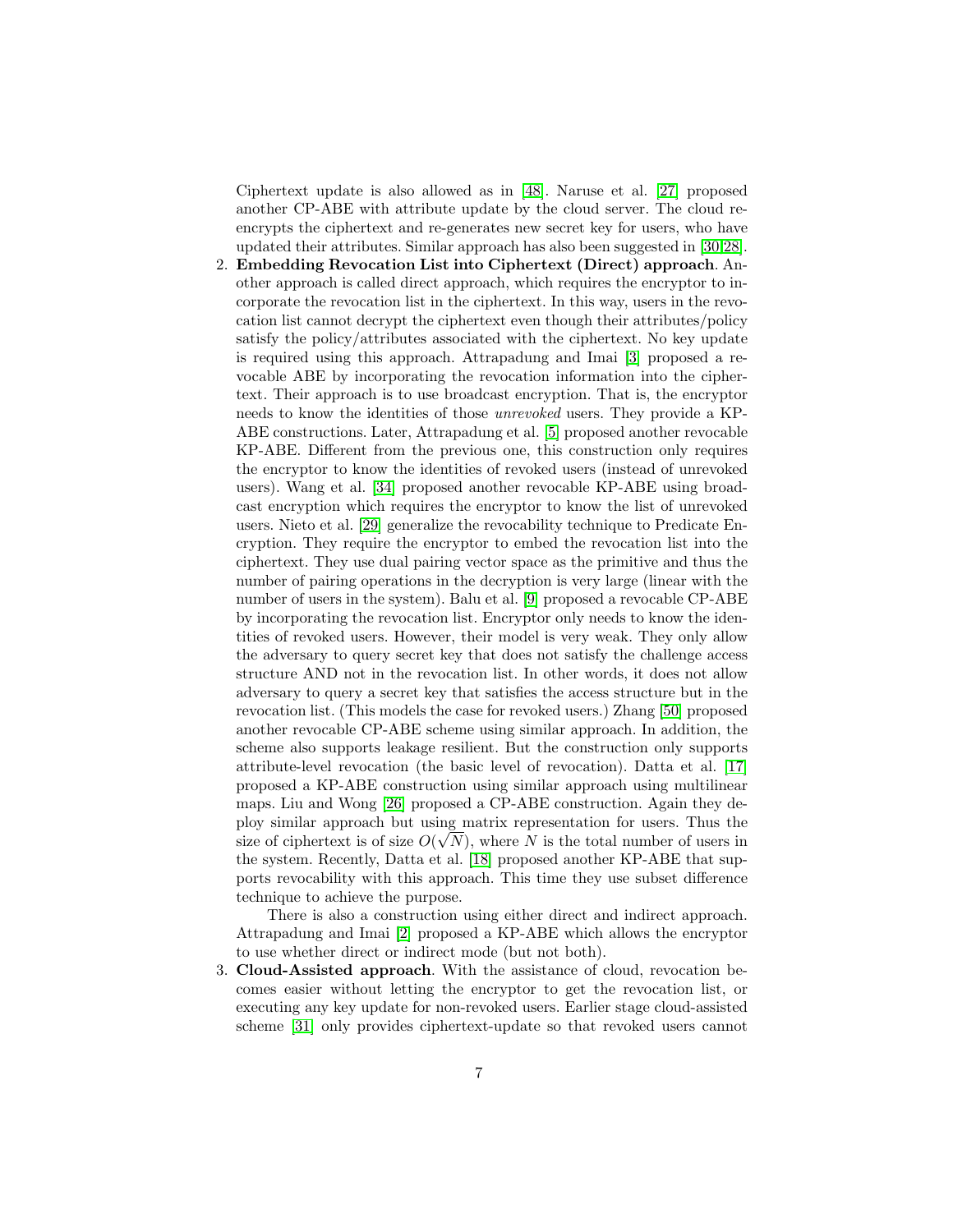decryp the ciphertext in the cloud. Later on, other cloud-assisted schemes require all decryption must go through the cloud as a partial process. The cloud has the control to refuse the assistance of decryption for revoked users. Without the help from the cloud, no one can decrypt the ciphertext. Hur and Noh [\[21\]](#page-16-13) proposed a revocable CP-ABE scheme. The data owner first outsourced the data into the cloud. The cloud then re-encrypts (using a doubleencryption technique) according the set of authenticated (valid) membership. The revocation is easy. The cloud just deletes the revoked user from the membership (which is a binary tree). Decryption requires the cloud to process first. It then sends the partially decrypt data to the user. Yang et al. [\[44\]](#page-17-9) and Shi et al. [\[33\]](#page-16-14) proposed another cloud-assisted scheme independently. In their schemes, the decryption is split into two halves. The cloud stores the first half and the user stores another half. A complete decryption requires both parts. Yang et al. [\[45\]](#page-17-10) use similar approach. They further reduce the trust on cloud by increasing the risk of collusion with users. Recently, Cui et al. [\[16\]](#page-15-14) reduced the trust to the cloud server by letting the cloud server to use a kind of proxy re-encryption key only.

### 3 Definition

#### <span id="page-7-1"></span>3.1 Time Period

A time period can be a day, a month or a year.[2](#page-7-0) For example, we use "2016- Jun-15" to represent a day; "2016-Dec" to represent a month etc. Our scheme can also support some special case for non-continuity. For example, if the user is going to take no-paid leave from 01 August 2016 to 29 November 2016, then we can just assign the valid period from 15 June 2016 to 31 July 2016 and from 30 November 2016 to 31 December 2016. (Assume today is 15 June 2016 and the user expiries at the end of 2016.)

A decryptable time period is a time period set by the encryptor such that only users with validity completely covered the period can decrypt. (A specific setting is to let the encrypting time to be the decryptable time period.) For example, suppose the decryptable time period is December 2016 and the validity of user secret key is only limited to 31 December 2016. This is not a complete cover and thus this secret key is not able to decrypt. On the opposite, if the decryptable time period is 01 December 2016 and the validity of user secret key is December 2016, then it is able to decrypt as it has a complete cover for the decryptable time period (provided that other conditions are also satisfied).

# 3.2 Definition of Revocable Ciphertext-Policy Attribute-Based Encryption

A revocable ciphertext-policy attribute based encryption scheme consists of four algorithms: Setup, KeyGen, Encrypt, Decrypt.

<span id="page-7-0"></span><sup>2</sup> Our scheme can further support more levels of time period, e.g. hours, minutes etc. Yet for simplicity, we limit the description to the *day* level only.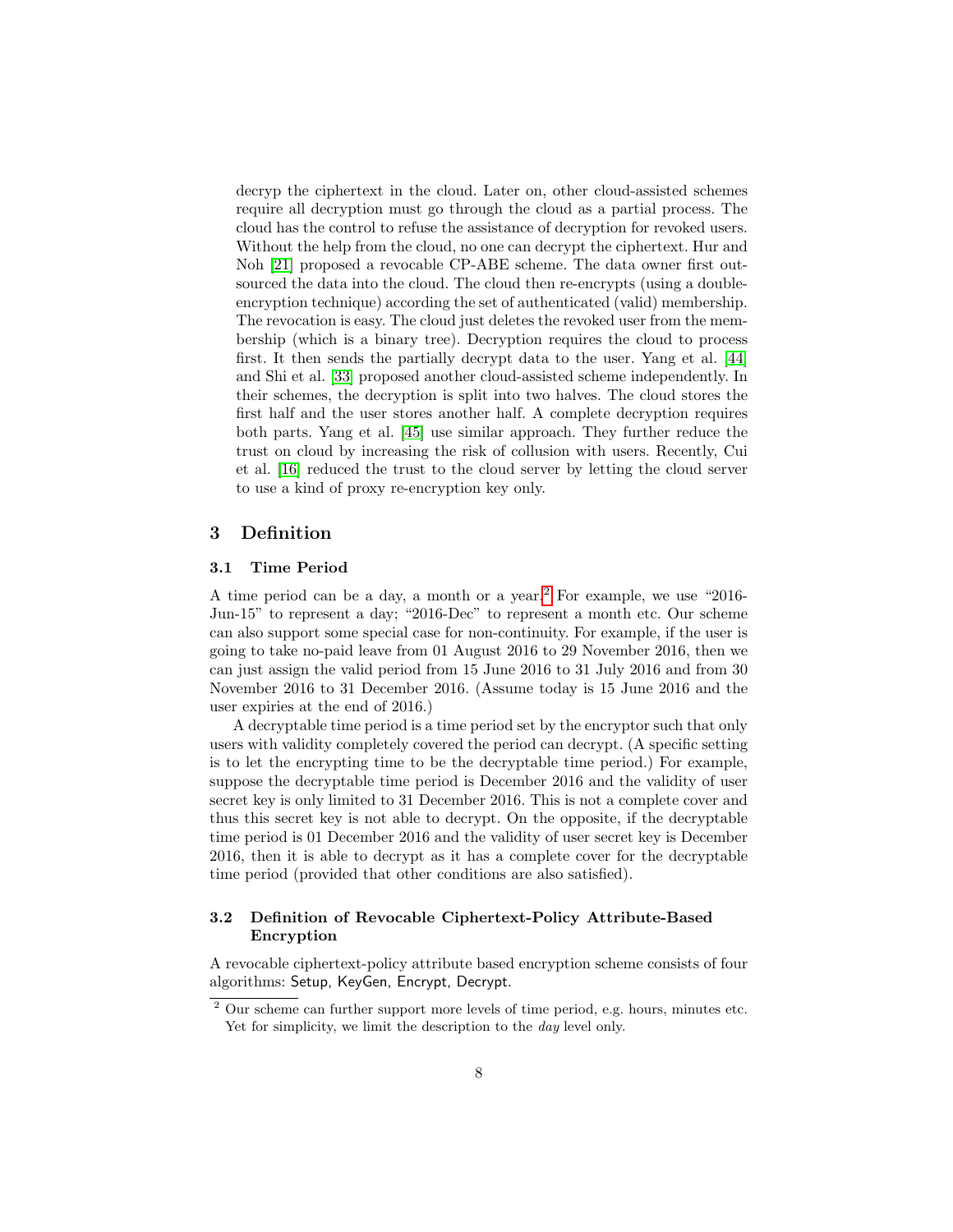- Setup( $1^{\kappa}$ , U, R, T). Take as input the security parameter  $\kappa$ , the number of attributes in the system  $U$ , the maximum number of revoked users in the revocation list  $R$  and the depth of the time tree  $T$ . It outputs the public parameters PK and a master key MK. We omit the description of  $\kappa$  in the rest of this paper.
- KeyGen( $MK, ID, S, T$ ). Take as input the master key  $MK$ , a user's identity  $ID<sup>3</sup>$  $ID<sup>3</sup>$  $ID<sup>3</sup>$ , a set of attributes S and a range of validity time periods T. It outputs a private key  $SK_{(ID,S,T)}$ .
- Encrypt( $PK, m, T_c, R, A$ ). Take as input the public parameters  $PK$ , a message m, a decryptable time period  $T_c$ , a revoked set  $R$  and an access structure A over the universe of attributes. It outputs a ciphertext CT.
- Decrypt( $PK, CT, \mathcal{R}, \mathbb{A}, \mathsf{T}_c, SK_{(ID,S,T)}$ ). Take as input the public parameters  $PK$ , a ciphertext  $CT$ , along with a description of a revoked set  $\mathcal{R}$ , an access policy A and a decryptable time period  $T_c$ , and a private key  $SK_{(ID,S,T)}$ , which is a private key for the user's identity  $ID$ , attributes set  $S$  and the range of validity time periods  $\mathsf{T}$ . If the user's identity  $ID$  is not in the revoked set  $\mathcal{R}$ , the set S of attributes satisfies the access structure A and the range of validity time periods T completely covers the decryptable time period  $T_c$ , then the algorithm will decrypt the ciphertext and return a message m. Otherwise it outputs ⊥.

Note that we do not explicitlly define the key update algorithm as its function can be implicitly covered by the KeyGen algorithm with the new validity time period.

#### 3.3 Security Model

We now describe a selective security model for the revocable ciphertext-policy ABE scheme. The security model is described by the following game between a challenger  $\mathcal C$  and an adversary  $\mathcal A$ . In the game,  $\mathcal A$  needs to submit an access structure  $\mathbb{A}^*$ , a revocation list  $\mathcal{R}^*$  and a decryptable time period  $\mathsf{T}_c^*$  to  $\mathcal C$  before seeing the public parameter  $PK$ . At any time  $A$  can query for any private keys that cannot be used to decrypt the challenge ciphertext.

- Init. A needs to submit the challenge access structure A ∗ , the challenge revocation list  $\mathcal{R}^*$  and the challenge decryptable time period  $\mathsf{T}^*_c$  to the Challenger  $\mathcal{C}.$
- Setup.  $\mathcal C$  runs the Setup algorithm and gives the public parameters  $PK$  to the adversary.
- Phase 1. Adversary A makes repeated private key queries corresponding to the identity ID, the attribute set  $S$  and the range of validity time periods  $T$ such that for any single returned secret key  $SK_{(ID, S, T)}$ , at least one of the following conditions must be fulfilled:

<span id="page-8-0"></span><sup>&</sup>lt;sup>3</sup> In practice, this can also be the serial number of a user key in order to achieve key-level revocation.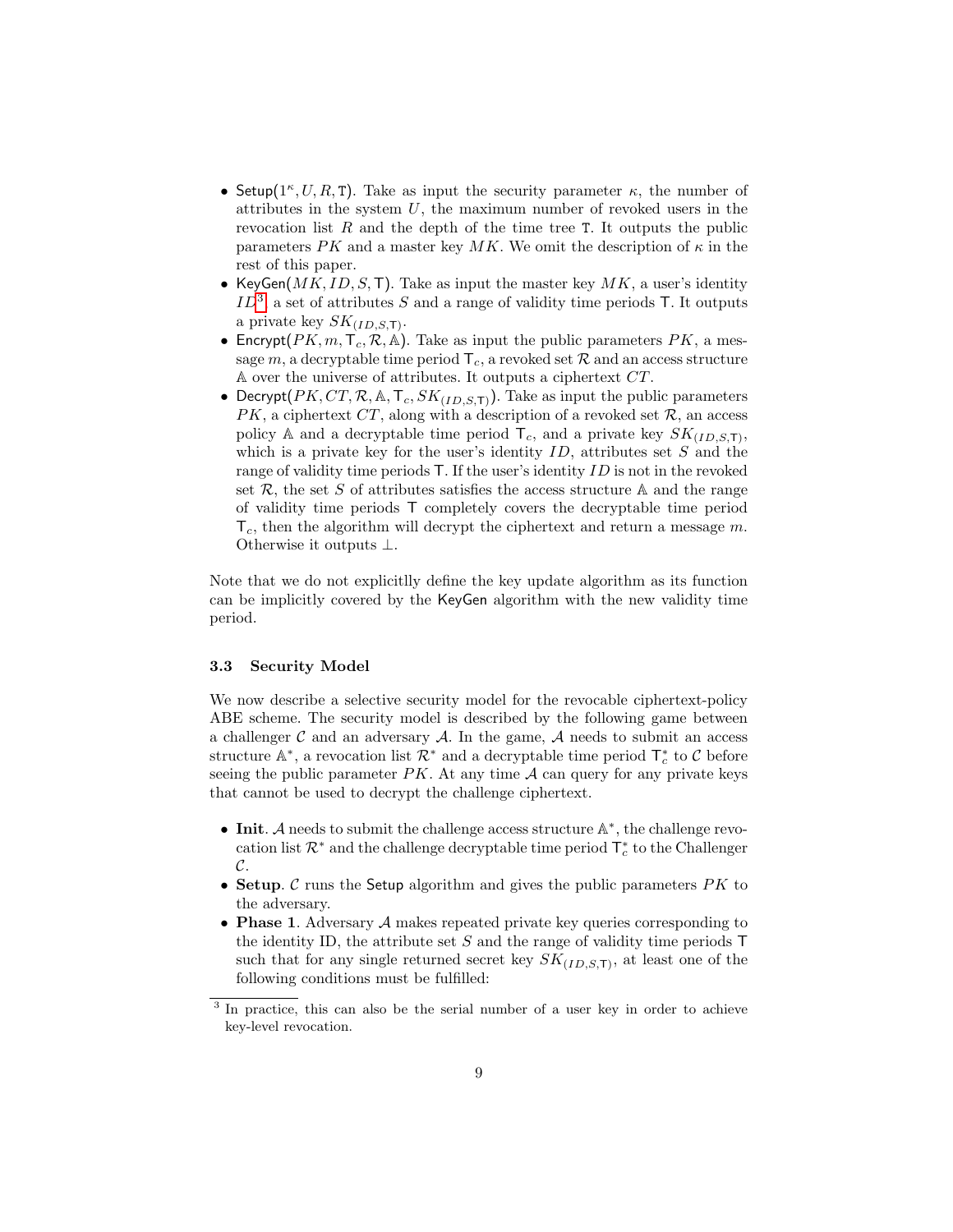- S does not satisfy the access structure  $\mathbb{A}^*$ .
- $ID \in \mathcal{R}^*$ .
- $\mathsf{T}^*_c$  is not completely covered in T.
- Challenge. Adversary A submits two equal length messages  $m_0$  and  $m_1$ . Challenger C flips a random coin  $\beta \in \{0,1\}$  and encrypts  $m_{\beta}$  under the access structure  $\mathbb{A}^*$ , the revoked set  $\mathcal{R}^*$  and the time  $\mathsf{T}_c^*$ . The ciphertext  $CT^*$  is given to adversary A.
- Phase 2. It is the same as in Phase 1.
- Guess. The adversary outputs a guess  $\beta'$  for  $\beta$ .

The advantage of adversary A in the above game is defined as  $Adv_{\mathcal{A}} = Pr[\beta' =$  $\beta$ ] – 1/2.

Definition 3.1. A revocable ciphertext-policy attribute-based encryption scheme is secure if all polynomial time adversaries have at most a negligible advantage in the above game.

Other mathematical background is provided in the appendix.

# 4 Our Scheme

#### 4.1 Overview

Our scheme is motivated by the (non-revocable) CP-ABE scheme in [\[37\]](#page-17-4). We first add a revocation list in the ciphertext so that users in the revocation list cannot decrypt. We then add time validity to user secret key and a decryptable time period in the ciphertext. Users without having a complete cover of validity for the decryptable time period cannot decrypt. (Readers may refer to Section [3.1](#page-7-1) for more details.)

Observe that the valid time always have the "AND" relation with the user attributes. Therefore, we have to attach the time validity tightly to the secret key in order to avoid the collusion attack. A naïve approach is to treat each time period as an attribute. In the policy, we just need to add the "AND" relation with all valid time periods (that is, time-attributes) together with the original policy. It works fine, if the number of valid time periods in the system is small. Otherwise, the size of public parameters and user secret key will be very large as they grow linear with the number of attributes (that is, number of time periods in this naïve approach). For example, if the system supports up to  $10$  years and the smallest unit of time period is day, then there will be more than 3000 time-attributes in the system!

If the user is revoked before the normal expiry time, the user ID will be put into the revocation list until his expiry time has passed. Anyone whose ID is in the revocation list will not be able to decrypt any ciphertext, regardless of his attributes. The idea of the revocation approach is motived from [\[4](#page-15-15)[,5\]](#page-15-10).

Also note that we have the same restriction as the scheme in [\[37\]](#page-17-4) using the decisional BDHE assumption (the first scheme). That is, an attribute can only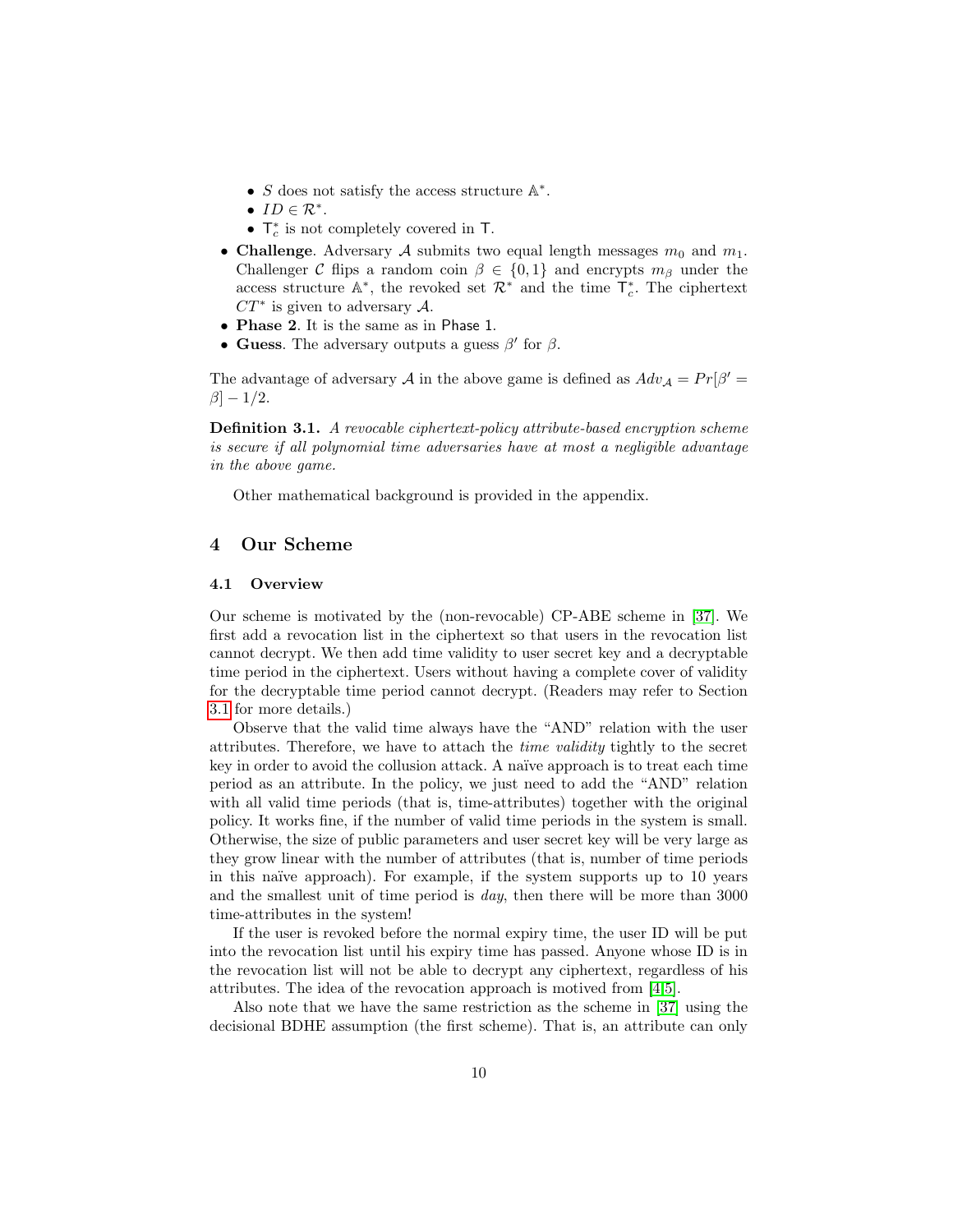be used in at most one row in the ciphertext access matrix M (the function  $\rho(\cdot)$ ) is injective). This can be thought of as an attribute appearing in at most one node in a formula. However, this limitation can be easily mitigated by assigning a different string for each time an attribute is associated with a row in an access structure.

#### <span id="page-10-0"></span>4.2 Technical Construction

We borrow the idea from the Boneh-Boyen-Goh Hierarchical Identity-based Encryption (HIBE) scheme [\[12\]](#page-15-16) to apply in our time validity control. We take advantage of the fact that the validity period of a user's key or ciphertext is usually represented as some time interval (e.g. from January to December), instead of some discrete time segments (e.g. January and March and July and December). Therefore, we use a tree-based approach to further improve the efficiency for continuous time interval. The advantage is two-fold. Firstly, the size of the user secret key is reduced. Secondly, if the encryptor wants to encrypt the message for some time interval, then only the user with keys valid in the complete time interval can decrypt. At the same time, the size of the ciphertext is still independent of the length of the time interval.

We use the set-cover approach to select the minimum number of nodes that can represent all the valid time periods. A node (except the root node) in the tree represents a time period. By using HIBE, the user obtains the keys corresponding to these nodes only. Consider the following example:



The first level represents the year. The second level represents the month. The third level represents the day.

Suppose an employee joins the company on 29 November 2015 and his contract ends on 31 December 2016. He should obtain keys for the nodes of "2015- Nov-29", "2015-Nov-30", "2015-Dec" and "2016". For the encryptor, he can choose to encrypt a message for a specific day, for a whole month or whole year. The employee who is authorized for the whole month can decrypt the ciphertext for the whole month. On the other hand, if the ciphertext is specified for a single day only, the employee can derive the decryption key from the corresponding month or year key using the HIBE approach.

In order to simplify the description, suppose the time tree has depth T and each node have z children. A time period (e.g. a day, a month, a year) can be represented by a z-ary element  $(\tau_1, \tau_2, \ldots, \tau_k)$  for some  $k < T$ . Our construction is as follows.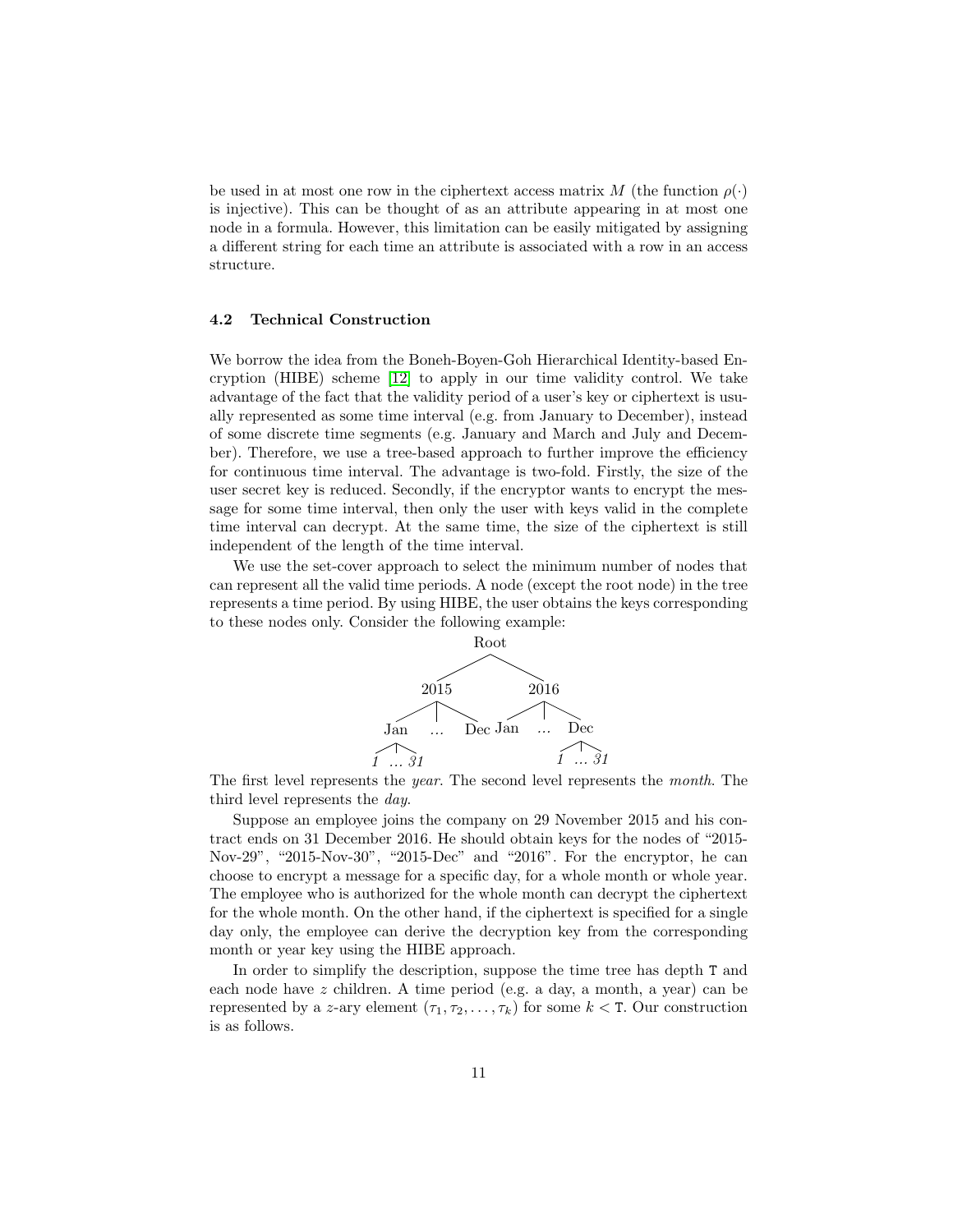1. Setup $(U, R, T)$ : U is the number of attributes in the system. Time is represented as a z-ary string  $\{1, z\}^{T-1}$ . The maximum number of revoked users is  $R-1$ . Choose a bilinear group G of prime order p with a random generator g and U random elements  $h_1, \ldots, h_U, \in \mathbb{G}$ . Randomly choose  $\alpha, \alpha_0 \in \mathbb{Z}_p$  and  $\boldsymbol{\alpha} = (\alpha_1, \ldots, \alpha_R)^\top \in_R \mathbb{Z}_p^R$ ,  $V_0, V_1, \ldots, V_T \in_R \mathbb{G}$ , set

$$
\mathbf{F} = g^{\alpha} = (g^{\alpha_1}, \dots, g^{\alpha_R})^{\top} = (f_1, \dots, f_R)^{\top}.
$$
  
Output 
$$
PK = \left\{ g, g^{\alpha_0}, e(g, g)^{\alpha}, h_1, \dots, h_U, V_0, V_1, \dots, V_T, \mathbf{F} \right\} \text{ and } MK = \alpha.
$$

2. KeyGen( $MK, ID, S, T$ ): S is the set of attributes of a user with identity ID. T is the range of validity time periods for the user  $ID$ . Denote  $\mathbb T$  as the set-cover representing T which consists of some time elements  $\tau = (\tau_1, \tau_2, \dots, \tau_{k_{\tau}}) \in$  $\{1, z\}^{k_{\tau}}$  where  $k_{\tau} < \tau$  for any  $\tau \in \mathbb{T}$ . <sup>[4](#page-11-0)</sup>. Randomly choose  $u, t, v_{\tau} \in R$   $\mathbb{Z}_p$  for all  $\tau \in \mathbb{T}$  and compute

$$
D_0 = g^t, \qquad D'_0 = g^u, \qquad \left\{ D'_{0,\tau} = g^{v_\tau} \right\}_{\tau \in \mathbb{T}},
$$
  

$$
\left\{ D_{1,\tau} = g^\alpha g^{\alpha_0 t} g^{\alpha_1 u} (V_0 \prod_{j=1}^{k_\tau} V_j^{\tau_j})^{v_\tau} \right\}_{\tau \in \mathbb{T}}, \qquad \left\{ L_{j,\tau} = V_j^{v_\tau} \right\}_{j=k_\tau+1,\dots,T,\tau \in \mathbb{T}},
$$
  

$$
\left\{ K_x = h^t_x \right\}_{x \in S}, \qquad \left\{ F_i = (f_1^{-ID^{i-1}} \cdot f_i)^u \right\}_{i=2,\cdots,R}.
$$

Output

$$
SK_{(ID,S,T)} = \left\{ D_0, D'_0, \{D''_{0,\tau}, D_{1,\tau}, L_{k_{\tau}+1,\tau}, \ldots, L_{T,\tau} \}_{\tau \in \mathbb{T}}, \{K_x\}_{x \in S}, \{F_i\}_{i=2,\cdots,R} \right\}
$$

as the user secret key for the user with identity  $ID$ , attribute set  $S$  and time validity period T.

3. Encrypt( $PK, m, T_c, R, A = (M, \rho)$ ):  $\mathcal{R} = (ID_1, \ldots, ID_r)$  is the revocation list with r revoked users and  $r < R$ .  $m \in \mathbb{G}_T$  is the plaintext message and  $T_c$  is the decryptable time period of this ciphertext. Let  $\tau_c = (\tau_1, \ldots, \tau_k) \in$  $\{1, z\}^k$  be the z-ary representation of  $\mathsf{T}_c$ , where  $k < \mathsf{T}$ . <sup>[5](#page-11-1)</sup> Take as input an LSSS access structure  $A = (M, \rho)$ . The function  $\rho$  associates rows of M to attributes. Let M be an  $\ell \times n$  matrix. The algorithm first chooses a random vector  $\mathbf{v} = (s, y_2, \dots, y_n) \in \mathbb{Z}_p^n$ . These values will be used to share the encryption exponent s. For  $i = 1$  to  $\ell$ , it calculates  $\lambda_i = \langle \mathbf{v}, M_i \rangle$ , where  $M_i$  is the vector corresponding to the *i*th row of  $M$ . Also let

<span id="page-11-2"></span>
$$
\mathcal{F}_{\mathcal{R}}(Z) = (Z - ID_1) \cdots (Z - ID_r) = y_1 + y_2 Z + \cdots + y_r Z^{r-1} + y_{r+1} Z^r. (1)
$$

<span id="page-11-0"></span><sup>&</sup>lt;sup>4</sup> For example, if the user is valid from 2015-Nov-29 to 2016-Dec-31,  $\mathbb{T}$  =  $\{(2015, Nov, 29), (2015, Nov, 30), (2015, Dec), (2016)\}.$ 

<span id="page-11-1"></span> $5$  Note that if  $k < T$ , it means that only the users valid throughout a period of time  $(\tau_1, \ldots, \tau_k, 1, 1, \ldots, 1)$  and  $(\tau_1, \ldots, \tau_k, z, z, \ldots, z)$  can decrypt. For example, if the decryptable time period of this ciphertext is "2015-Dec" (and thus  $\tau = (2015, Dec)$ ), only user with secret key valid for the whole December can decrypt this ciphertext.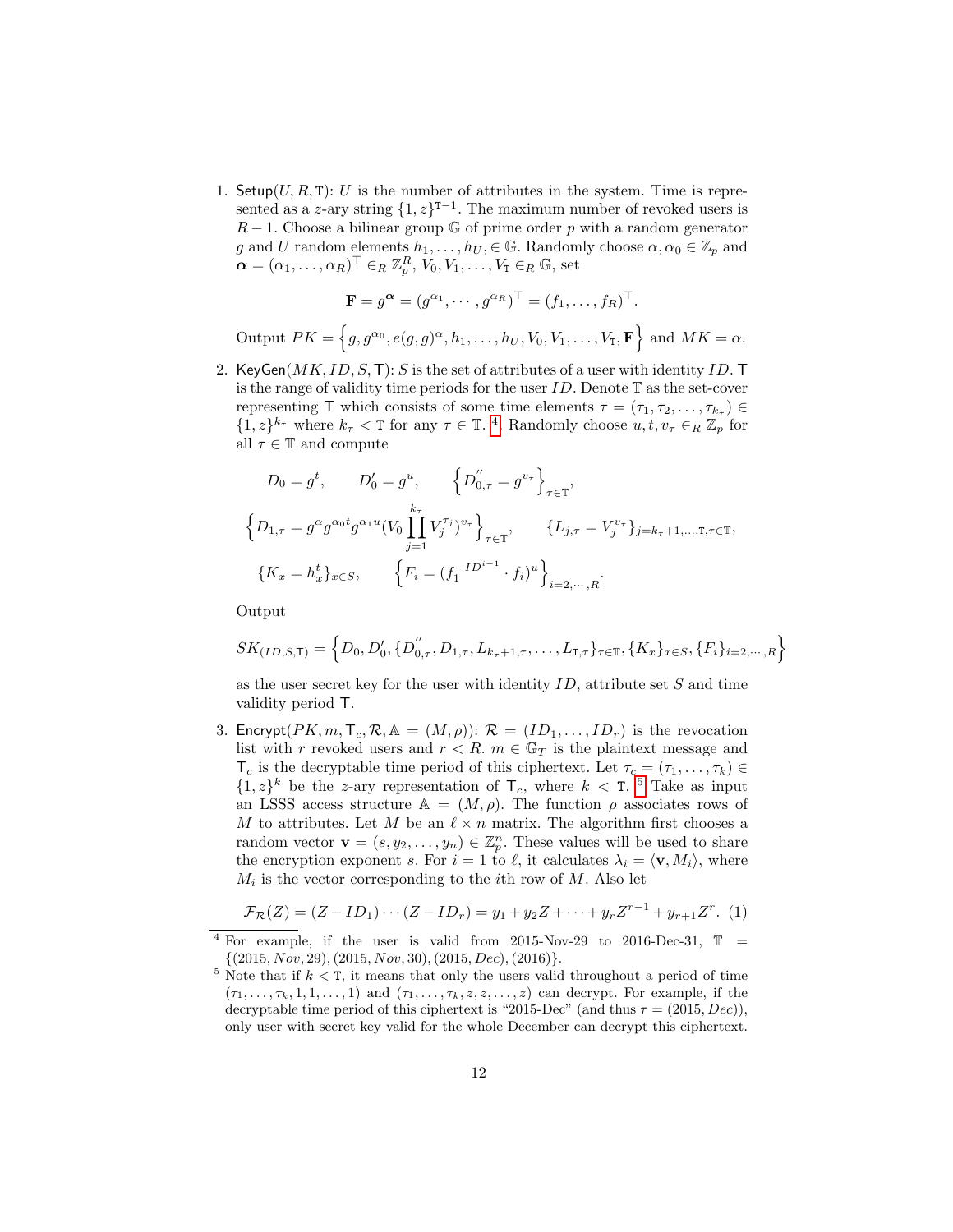If  $r + 1 < R$ , the coefficients  $y_{r+2}, \dots, y_R$  are set to 0. Compute

$$
C_0 = m \cdot e(g, g)^{\alpha s}, \quad C'_0 = g^s, \quad C''_0 = (f_1^{y_1} \cdots f_R^{y_R})^s, \quad C'''_0 = (V_0 \prod_{j=1}^k V_j^{\tau_j})^s,
$$
  

$$
C_1 = g^{\alpha_0 \lambda_1} h_{\rho(1)}^{-s}, \quad \dots, \quad C_\ell = g^{\alpha_0 \lambda_\ell} h_{\rho(\ell)}^{-s}.
$$

Output a ciphertext  $CT = \{C_0, C'_0, C''_0, C''_0, C_1, ..., C_\ell\}$  along with a description of  $\mathsf{T}_c$ ,  $(M, \rho)$  and the revoked set  $\mathcal{R}$ .

4. Decrypt $(CT,\mathcal{R},SK_{(ID,S,T)})$ : First define  $\mathbf{X}=(1,ID,\cdots,ID^{R-1})$  from the identity ID and  $\mathbf{Y} = (y_1, \dots, y_R)$  from the revoked set  $\mathcal{R}$  (where  $y_i$ ,  $i =$  $1, \ldots, R$  are defined as in equation [\(1\)](#page-11-2)). Note that

$$
\langle \mathbf{X}, \mathbf{Y} \rangle = y_1 + y_2 ID + \ldots + y_r ID^{r-1} + y_{r+1} ID^r = \mathcal{F}_{\mathcal{R}}(ID),
$$

and if  $r+1 < R$ , the coefficients  $y_{r+2}, \dots, y_R$  are 0. If any one of the following conditions occurs, output ⊥:

- S does not satisfy the access structure  $(M, \rho)$ .
- ID  $\in \mathcal{R}$ . That is,  $\langle \mathbf{X}, \mathbf{Y} \rangle = \mathcal{F}_{\mathcal{R}}(ID) = 0$ .
- $\mathsf{T}_c$  is not completely covered in  $\mathsf{T}$ . That is,  $\tau_c$  and all its prefixes are not in  $\mathbb{T}$ , where  $\tau_c$  is the z-ary representation for  $\mathsf{T}_c$  and  $\mathbb{T}$  is the set-cover for T.

Otherwise, now we have  $ID \notin \mathcal{R}$  (that is,  $\langle \mathbf{X}, \mathbf{Y} \rangle \neq 0$ ). First compute

$$
F = \prod_{i=2}^{R} F_i^{y_i} = \left(f_1^{-\langle \mathbf{X}, \mathbf{Y} \rangle} \cdot \prod_{i=1}^{R} f_i^{y_i}\right)^u \text{ and } \varsigma_1 = \left(\frac{e(F, C'_0)}{e(D'_0, C'_0)}\right)^{\frac{-1}{\langle \mathbf{X}, \mathbf{Y} \rangle}} = e(g, g)^{\alpha_1 su}.
$$

Further let  $I \subset \{1, 2, ..., \ell\}$  be defined as  $I = \{i : \rho(i) \in S\}$ . Then, let  $\{\omega_i \in \mathbb{Z}_p\}_{i\in I}$  be a set of constants such that if  $\{\lambda_i\}$  are valid shares of any secret s according to M, then  $\sum_{i\in I} \omega_i \lambda_i = s$ . Compute

$$
\varsigma_2 = \prod_{i \in I} (e(C_i, D_0) \cdot e(C'_0, K_{\rho(i)}))^{\omega_i} = e(g, g)^{\alpha_0 st}.
$$

If  $\tau_c = (\tau_1, \ldots, \tau_k) \in \mathbb{T}$ ,  $D_{1,\tau_c}$  should be one of the components in the secret key. Otherwise, let its prefix  $\tau'_{c} = (\tau_1, \ldots, \tau_{k'})$ , where  $k' < k$ , such that  $\tau_c' \in \mathbb{T}$ . Then derive the key from the secret key with respect to  $\tau_c'$ as follows:  $D_{1,\tau_c} = D_{1,\tau_c'} \prod_{j=k'+1}^k L_{j,\tau_c'}^{\tau_j}$ , and set  $\tau_c = \tau_c'$ . Finally, compute  $m = \frac{C_0 \cdot s_1 \cdot s_2 \cdot e(D''_{0, \tau_c}, C''_{0})}{e(D_c - C')}$  $\frac{e(D_{0, \tau_c}, C_0)}{e(D_{1, \tau_c}, C'_0)}$ .

We provide the correctness and security analysis in the appendix.

#### 4.3 Future Enhancements

There are some future enhancements that we can further improve upon the current construction: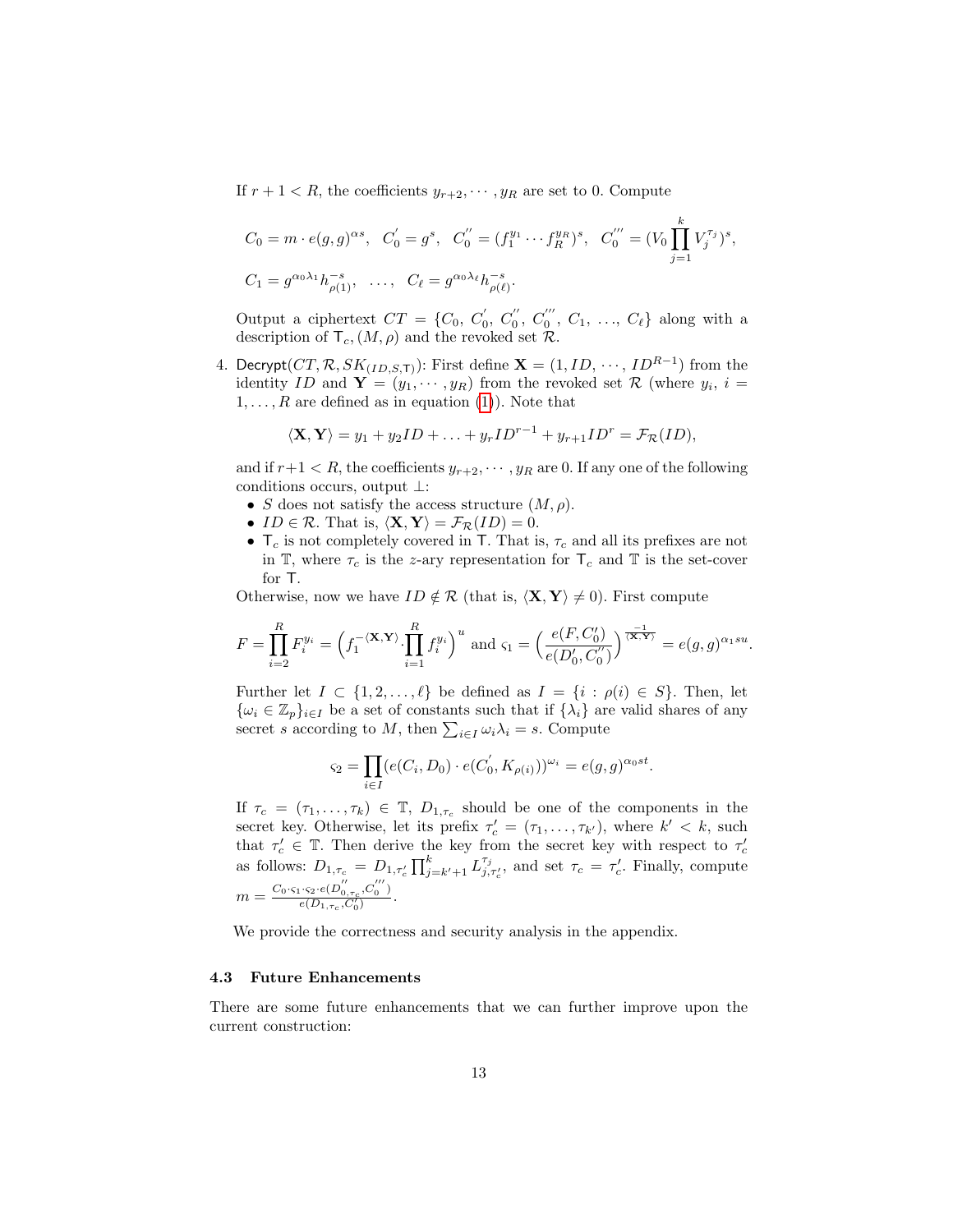- To lift the restriction for repeated attributes while keeping simple or standard assumption. We note that [\[38\]](#page-17-15) provided a construction for non-revocable CP-ABE that has removed this restriction. Yet they use a non-standard assumption (decisional parallel BDHE assumption). Theoretically speaking, we can build up a system based on this scheme. However, the resulting system will also rely on the decisional parallel BDHE assumption.
- To add ciphertext update for revoked users (so that they cannot decrypt those ciphertext generated in the past). We can use the technique of proxy re-encryption to achieve this. But we believe this is not the most essential feature of a revocable ABE since revoked users can anyway decrypt the past ciphertext before they are revoked. If they have done so, it has no use to re-encrypt the ciphertext unless the system is fully cloud-based (e.g. cloudassisted approach).

## 5 Performance Analysis

We first compare the efficiency of our scheme with other revocable ABE schemes. We present our comparison in Table [2.](#page-13-0) We use the following symbols in our comparison table:

<span id="page-13-0"></span>

| Scheme            | PK size                                        | SK size                                                                                    | Ciphertext size                             | Decryption Time           | KP/CP    | Selective / |
|-------------------|------------------------------------------------|--------------------------------------------------------------------------------------------|---------------------------------------------|---------------------------|----------|-------------|
|                   |                                                |                                                                                            |                                             | $(\# \text{ of pairing})$ | $-ABE$   | Adaptive    |
| $[2]$             | $(\log R + U)\mathbb{G} + \mathbb{G}_T$        | $((\ell + 1) \log N)$ <sup>G</sup>                                                         | $(1 + S + \log r)\mathbb{G} + \mathbb{G}_T$ | $2\ell$                   | KP-ABE   | Selective   |
| $\lceil 5 \rceil$ | $(R+U+1)\mathbb{G} + \mathbb{G}_T$             | $((R+1)\cdot\ell)\mathbb{G}$                                                               | $3G + G_T$                                  | 2I                        | $KP-ABE$ | Selective   |
| [34]              | $(3 + 2U + R)$ G                               | $4\ell \mathbb{G}$                                                                         | $(2+2S)\mathbb{G} + \mathbb{G}_T$           | 2I                        | KP-ABE   | Selective   |
| $[17]$            | $(\log N + L + 3)$                             | $(1 + L + Q)$ G                                                                            | $(2+S)\mathbb{G} + \mathbb{G}_T$            | $2L + 3Q + 3$             | KP-ABE   | Selective   |
|                   |                                                |                                                                                            |                                             | (multilinear)             |          |             |
| [18]              | $111G + G_T$                                   | $(5 + 16\ell + 16(\log^2 N + \log N)\mathbb{G}[(16S + 64R - 27)\mathbb{G} + \mathbb{G}_T]$ |                                             | $16S + 37$                | KP-ABE   | Adaptive    |
| [29]              | $32N$ G                                        | 8NG                                                                                        | $4N\mathbb{G} + \mathbb{G}_T$               | $(2 + r)N$                | $CP-ABE$ | Adaptive    |
| $[26]$            | $(5+8\sqrt{N})\mathbb{G}+\sqrt{N}\mathbb{G}_T$ | $(2+2S+\sqrt{N})\mathbb{G}$                                                                | $(16\sqrt{N}+3\ell)\mathbb{G}+\mathbb{G}_T$ | $9+3I$                    | $CP-ABE$ | Selective   |
| Our               | $(U + R + T)$                                  | $(S + Z + R + 1)$ G                                                                        | $(3 + \ell)\mathbb{G} + \mathbb{G}_T$       | $4 + 2I$                  | $CP-ABE$ | Selective   |
|                   | $+3)G + G_T$                                   | best case: $Z = 2$                                                                         |                                             |                           |          |             |
|                   |                                                | worst case: $Z = \frac{T(T+3)}{T}$                                                         |                                             |                           |          |             |

Table 2: Efficiency Comparison

- R: max number of revoked users;  $U:$  max number of attributes in the system
- T: number of time period level (depth of time tree)
- $N:$  max number of users in the system; S: number of attributes of the user
- $\bullet$  r: number of revoked users in the revocation list
- $\ell$ : number of rows of the access structure matrix
- I: number of attributes used in the decryption
- $L:$  max number of length of input wires (exclusive for [\[17\]](#page-15-12) only)
- *Q*: max number of gates (exclusive for [\[17\]](#page-15-12) only)
- $\mathbb{G}_T$ : number  $\mathbb{G}_T$  elements;  $\mathbb{G}$ : number  $\mathbb{G}$  elements

Note that we exclude the following for the comparison as they are of different features or security level with our scheme: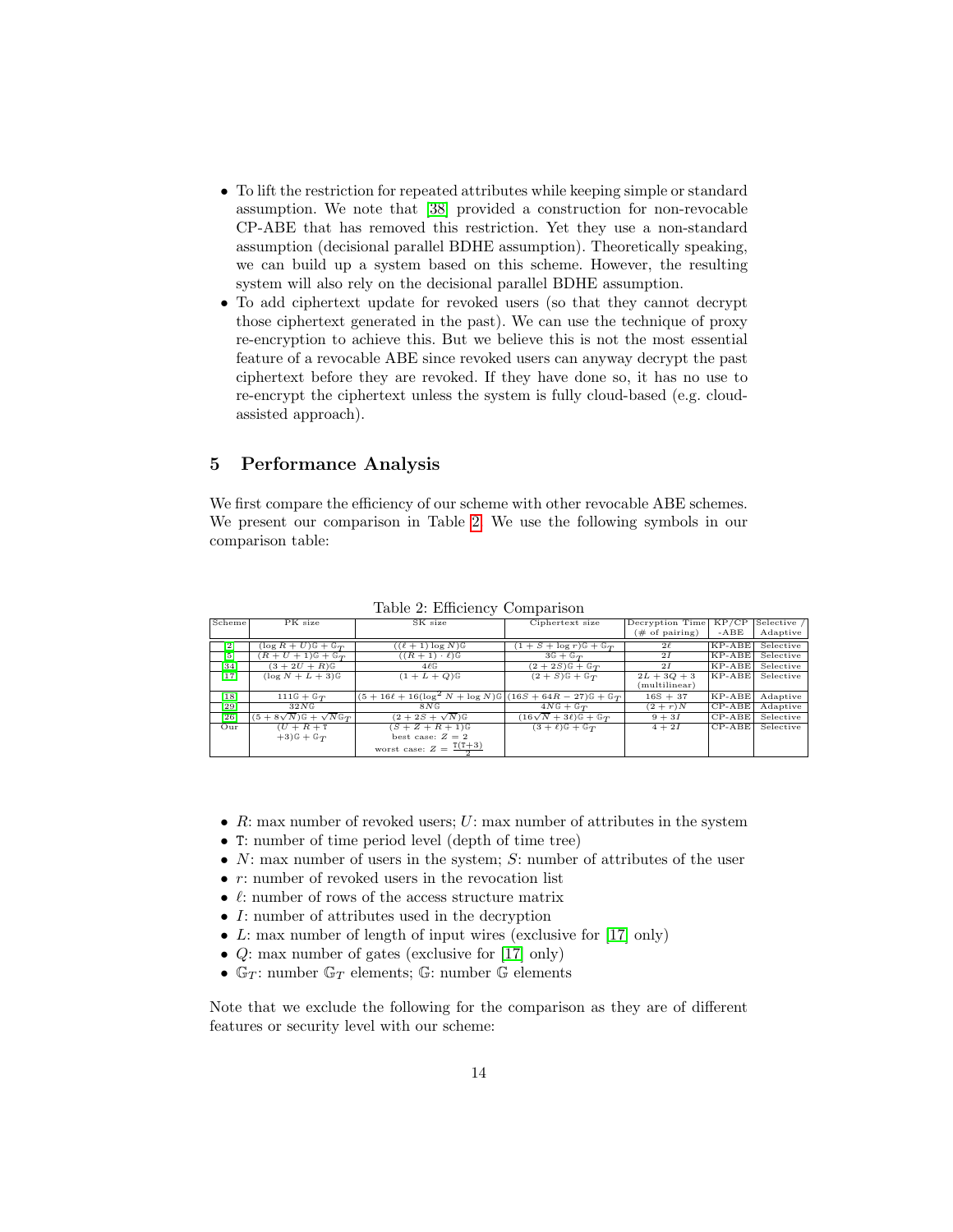- Using indirect approach and cloud-assisted approach (such as those listed in Section [2\)](#page-5-0), as they cannot support instant revocation or require a cloud server to assist decryption.
- Using broadcast encryption technique (such as [\[3,](#page-15-9)[34\]](#page-16-9)) as they require the encryptor to know the identity of all possible decryptors, which is not exactly an ABE but more or less similar to a broadcast encryption in nature.
- Weak security model [\[9\]](#page-15-11). Their model is very week. They only allow the adversary to query secret key that does not satisfy the challenge access structure AND not in the revocation list. Under this model, the collusion attack we mentioned in Section [1.2](#page-3-0) is NOT considered as a valid attack. That means their model cannot capture such a low-level attack.
- Attribute-level revocation only [\[50\]](#page-17-8). They only support attribute-level revocation, instead of the more generalized user-level or key-level revocation.

From the comparison, we can see that our scheme is the most efficient CP-ABE using direct approach for revocation. In practice, T can be very small. For example, if we only consider *year*, month and day,  $T = 3$ . Our space and computation complexity do not depend on  $N$ , the total number of users in the system, which is supposed to be a very large number.

# 6 Conclusion

In this paper, we proposed a revocable CP-ABE scheme based on the direct revoke approach. That is, the revocation list is embedded into the ciphertext so that instant revocation can be achieved. In order to shorten the revocation list, we further propose a time validity technique so that expired users cannot decrypt ciphertext associated with a decryptable time period not completely covered under their validity period. We deploy a tree-based structure and HIBE technique to construct the time validity part. The efficiency analysis also shows that our scheme is practical enough to be deployed.

### Acknowledgement

This work was supported by Australian Research Council (ARC) Grant DP180102199, the National Natural Science Foundation of China (61702342), the Science and Technology Innovation Projects of Shenzhen (JCYJ20160307150216309, JCYJ20170302151321095) and Tencent "Rhinoceros Birds" -Scientific Research Foundation for Young Teachers of Shenzhen University.

# References

<span id="page-14-0"></span>1. N. Attrapadung, J. Herranz, F. Laguillaumie, B. Libert, E. de Panafieu, and C. Ràfols. Attribute-based encryption schemes with constant-size ciphertexts. Theor. Comput. Sci., 422:15–38, 2012.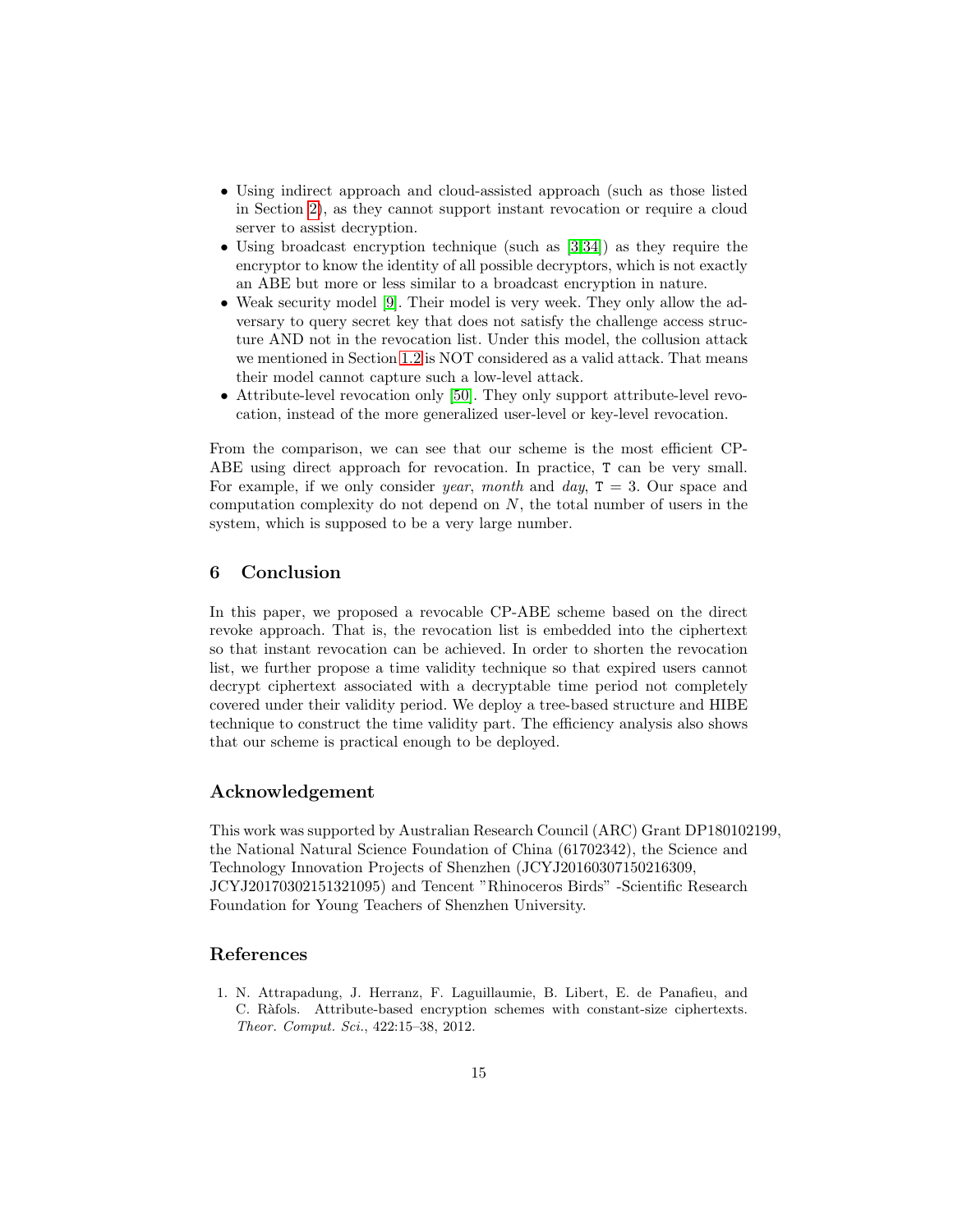- <span id="page-15-8"></span>2. N. Attrapadung and H. Imai. Attribute-based encryption supporting direct/indirect revocation modes. In IMA, volume 5921 of LNCS, pages 278–300. Springer, 2009.
- <span id="page-15-9"></span>3. N. Attrapadung and H. Imai. Conjunctive broadcast and attribute-based encryption. In Pairing, volume 5671 of LNCS, pages 248–265. Springer, 2009.
- <span id="page-15-15"></span>4. N. Attrapadung and B. Libert. Functional encryption for inner product: Achieving constant-size ciphertexts with adaptive security or support for negation. In PKC, volume 6056 of LNCS, pages 384–402. Springer, 2010.
- <span id="page-15-10"></span>5. N. Attrapadung, B. Libert, and E. de Panafieu. Expressive key-policy attributebased encryption with constant-size ciphertexts. In PKC, volume 6571 of LNCS, pages 90–108. Springer, 2011.
- <span id="page-15-2"></span>6. M. H. Au, Q. Huang, J. K. Liu, W. Susilo, D. S. Wong, and G. Yang. Traceable and retrievable identity-based encryption. In ACNS, volume 5037 of LNCS, pages 94–110. Springer, 2008.
- <span id="page-15-1"></span>7. M. H. Au, J. K. Liu, T. H. Yuen, and D. S. Wong. Practical hierarchical identity based encryption and signature schemes without random oracles. IACR Cryptology ePrint Archive, 2006:368, 2006.
- <span id="page-15-6"></span>8. M. H. Au, T. H. Yuen, J. K. Liu, W. Susilo, X. Huang, Y. Xiang, and Z. L. Jiang. A general framework for secure sharing of personal health records in cloud system. J. Comput. Syst. Sci., 90:46–62, 2017.
- <span id="page-15-11"></span>9. A. Balu and K. Kuppusamy. Ciphertext-policy attribute-based encryption with user revocation support. In QShine, volume 115 of Lecture Notes of the Institute for Computer Sciences, Social Informatics and Telecommunications Engineering, pages 696–705. Springer, 2013.
- <span id="page-15-17"></span>10. A. Beimel. Secure Schemes for Secret Sharing and Key Distribution. PhD thesis, Israel Institute of Technology, Technion, Haifa, Israel, 1996.
- <span id="page-15-7"></span>11. A. Boldyreva, V. Goyal, and V. Kumar. Identity-based encryption with efficient revocation. In CCS, pages 417–426. ACM, 2008.
- <span id="page-15-16"></span>12. D. Boneh, X. Boyen, and E.-J. Goh. Hierarchical identity based encryption with constant size ciphertext. In EUROCRYPT, volume 3494 of LNCS, pages 440–456. Springer, 2005.
- <span id="page-15-0"></span>13. D. Boneh and M. K. Franklin. Identity-based encryption from the weil pairing. In CRYPTO, volume 2139 of LNCS, pages 213–229. Springer, 2001.
- <span id="page-15-4"></span>14. S. S. M. Chow, J. K. Liu, and J. Zhou. Identity-based online/offline key encapsulation and encryption. In ASIACCS, pages 52–60. ACM, 2011.
- <span id="page-15-3"></span>15. C. Chu, J. K. Liu, J. Zhou, F. Bao, and R. H. Deng. Practical id-based encryption for wireless sensor network. In ASIACCS, pages 337–340. ACM, 2010.
- <span id="page-15-14"></span>16. H. Cui, R. H. Deng, Y. Li, and B. Qin. Server-aided revocable attribute-based encryption. In ESORICS Part II, volume 9879 of LNCS, pages 570–587. Springer, 2016.
- <span id="page-15-12"></span>17. P. Datta, R. Dutta, and S. Mukhopadhyay. General circuit realizing compact revocable attribute-based encryption from multilinear maps. In ISC, volume 9290 of LNCS, pages 336–354. Springer, 2015.
- <span id="page-15-13"></span>18. P. Datta, R. Dutta, and S. Mukhopadhyay. Adaptively secure unrestricted attribute-based encryption with subset difference revocation in bilinear groups of prime order. In AFRICACRYPT, volume 9646 of LNCS, pages 325–345. Springer, 2016.
- <span id="page-15-5"></span>19. K. He, J. Weng, J. K. Liu, W. Zhou, and J. Liu. Efficient fine-grained access control for secure personal health records in cloud computing. In NSS, volume 9955 of LNCS, pages 65–79. Springer, 2016.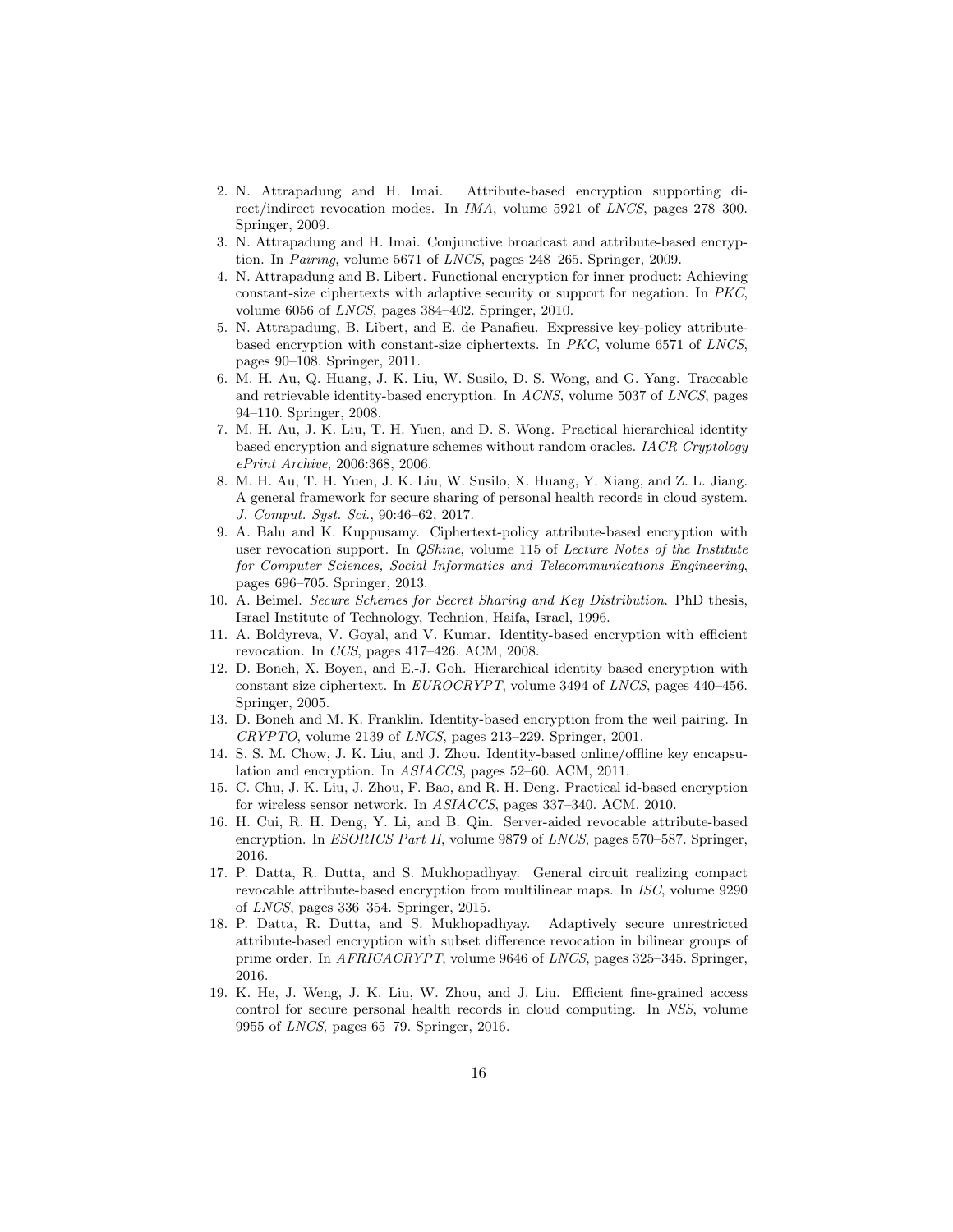- <span id="page-16-15"></span>20. J. Hong, K. Xue, and W. Li. Comments on "DAC-MACS: Effective Data Access Control for Multiauthority Cloud Storage Systems" / Security Analysis of Attribute Revocation in Multiauthority Data Access Control for Cloud Storage Systems. IEEE Trans. Information Forensics and Security, 10(6):1315–1317, 2015.
- <span id="page-16-13"></span>21. J. Hur and D. K. Noh. Attribute-based access control with efficient revocation in data outsourcing systems. IEEE Trans. Parallel Distrib. Syst., 22(7):1214–1221, 2011.
- <span id="page-16-1"></span>22. K. Liang, M. H. Au, J. K. Liu, W. Susilo, D. S. Wong, G. Yang, T. V. X. Phuong, and Q. Xie. A dfa-based functional proxy re-encryption scheme for secure public cloud data sharing. IEEE Trans. Information Forensics and Security, 9(10):1667– 1680, 2014.
- <span id="page-16-2"></span>23. K. Liang, M. H. Au, J. K. Liu, W. Susilo, D. S. Wong, G. Yang, Y. Yu, and A. Yang. A secure and efficient ciphertext-policy attribute-based proxy re-encryption for cloud data sharing. Future Generation Comp. Syst., 52:95–108, 2015.
- <span id="page-16-4"></span>24. J. Liu, X. Huang, and J. K. Liu. Secure sharing of personal health records in cloud computing: Ciphertext-policy attribute-based signcryption. Future Generation Comp. Syst., 52:67–76, 2015.
- <span id="page-16-0"></span>25. J. K. Liu, M. H. Au, X. Huang, R. Lu, and J. Li. Fine-grained two-factor access control for web-based cloud computing services. IEEE Trans. Information Forensics and Security, 11(3):484–497, 2016.
- <span id="page-16-11"></span>26. Z. Liu and D. S. Wong. Practical ciphertext-policy attribute-based encryption: Traitor tracing, revocation, and large universe. In ACNS, volume 9092 of LNCS, pages 127–146. Springer, 2015.
- <span id="page-16-6"></span>27. T. Naruse, M. Mohri, , and Y. Shiraishi. Attribute-based encryption with attribute revocation and grant function using proxy re-encryption and attribute key for updating. In Future Information Technology, volume 276 of Lecture Notes in Electrical Engineering, pages 119–125. Springer, 2014.
- <span id="page-16-8"></span>28. T. Naruse, M. Mohri, and Y. Shiraishi. Provably secure attribute-based encryption with attribute revocation and grant function using proxy re-encryption and attribute key for updating. Human-centric Computing and Information Sciences, 5(1):1–13, 2015.
- <span id="page-16-10"></span>29. J. M. G. Nieto, M. Manulis, and D. Sun. Fully private revocable predicate encryption. In ACISP, volume 7372 of LNCS, pages 350–363. Springer, 2012.
- <span id="page-16-7"></span>30. H. Qian, J. Li, Y. Zhang, and J. Han. Privacy-preserving personal health record using multi-authority attribute-based encryption with revocation. Int. J. Inf. Sec., 14(6):487–497, 2015.
- <span id="page-16-12"></span>31. S. Ruj, A. Nayak, and I. Stojmenovic. DACC: distributed access control in clouds. In TrustCom 2011, pages 91–98. IEEE Computer Society, 2011.
- <span id="page-16-5"></span>32. A. Sahai, H. Seyalioglu, and B. Waters. Dynamic credentials and ciphertext delegation for attribute-based encryption. In CRYPTO, volume 7417 of LNCS, pages 199–217. Springer, 2012.
- <span id="page-16-14"></span>33. J. Shi, C. Huang, J. Wang, K. He, and J. Wang. An access control scheme with direct cloud-aided attribute revocation using version key. In *ICA3PP Part I*, volume 8630 of LNCS, pages 429–442. Springer, 2014.
- <span id="page-16-9"></span>34. P. Wang, D. Feng, and L. Zhang. Towards attribute revocation in key-policy attribute based encryption. In CANS, volume 7092 of LNCS, pages 272–291. Springer, 2011.
- <span id="page-16-3"></span>35. S. Wang, K. Liang, J. K. Liu, J. Chen, J. Yu, and W. Xie. Attribute-based data sharing scheme revisited in cloud computing. IEEE Trans. Information Forensics and Security, 11(8):1661–1673, 2016.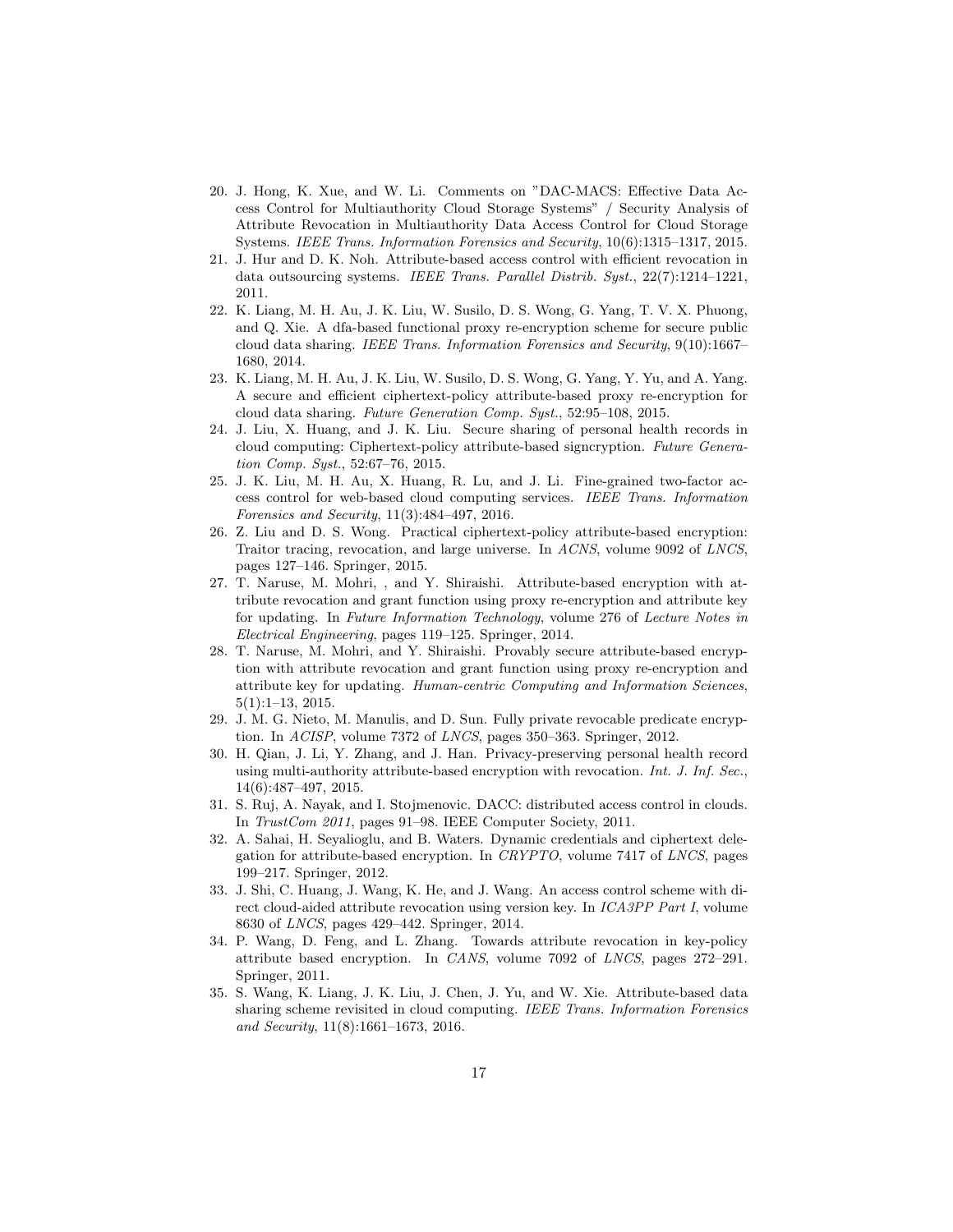- <span id="page-17-1"></span>36. S. Wang, J. Zhou, J. K. Liu, J. Yu, J. Chen, and W. Xie. An efficient file hierarchy attribute-based encryption scheme in cloud computing. IEEE Trans. Information Forensics and Security, 11(6):1265–1277, 2016.
- <span id="page-17-4"></span>37. B. Waters. Ciphertext-Policy Attribute-Based Encryption: An Expressive, Efficient, and Provably Secure Realization. Cryptology ePrint Archive, Report 2008/290, 2008. <http://eprint.iacr.org/>.
- <span id="page-17-15"></span>38. B. Waters. Ciphertext-policy attribute-based encryption: An expressive, efficient, and provably secure realization. In PKC, volume 6571 of LNCS, pages 53–70. Springer, 2011.
- <span id="page-17-3"></span>39. F. Xhafa, J. Wang, X. Chen, J. K. Liu, J. Li, and P. Krause. An efficient PHR service system supporting fuzzy keyword search and fine-grained access control. Soft Comput., 18(9):1795–1802, 2014.
- <span id="page-17-6"></span>40. X. Xie, H. Ma, J. Li, and X. Chen. An efficient ciphertext-policy attribute-based access control towards revocation in cloud computing. J. UCS, 19(16):2349–2367, 2013.
- <span id="page-17-7"></span>41. X. Xie, H. Ma, J. Li, and X. Chen. New ciphertext-policy attribute-based access control with efficient revocation. In *ICT-EurAsia*, volume 7804 of *LNCS*, pages 373–382. Springer, 2013.
- <span id="page-17-13"></span>42. K. Yang, X. Jia, K. Ren, and B. Zhang. DAC-MACS: effective data access control for multi-authority cloud storage systems. In INFOCOM, pages 2895–2903. IEEE, 2013.
- <span id="page-17-14"></span>43. K. Yang, X. Jia, K. Ren, B. Zhang, and R. Xie. DAC-MACS: effective data access control for multiauthority cloud storage systems. IEEE Trans. Information Forensics and Security, 8(11):1790–1801, 2013.
- <span id="page-17-9"></span>44. Y. Yang, X. Ding, H. Lu, Z. Wan, and J. Zhou. Achieving revocable fine-grained cryptographic access control over cloud data. In ISC, volume 7807 of LNCS, pages 293–308. Springer, 2015.
- <span id="page-17-10"></span>45. Y. Yang, J. K. Liu, K. Liang, K. R. Choo, and J. Zhou. Extended proxy-assisted approach: Achieving revocable fine-grained encryption of cloud data. In ESORICS Part II, volume 9327 of LNCS, pages 146–166. Springer, 2015.
- <span id="page-17-11"></span>46. Y. Yang, J. K. Liu, Z. Wei, and X. Huang. Towards revocable fine-grained encryption of cloud data: Reducing trust upon cloud. In ACISP Part I, volume 10342 of LNCS, pages 127–144. Springer, 2017.
- <span id="page-17-12"></span>47. J. Ye, W. Zhang, S. Wu, Y. Gao, and J. Qiu. Attribute-based fine-grained access control with user revocation. In ICT-EurAsia, volume 8407 of LNCS, pages 586– 595. Springer, 2014.
- <span id="page-17-5"></span>48. S. Yu, C. Wang, K. Ren, and W. Lou. Attribute based data sharing with attribute revocation. In ASIACCS, pages 261–270. ACM, 2010.
- <span id="page-17-0"></span>49. T. H. Yuen, Y. Zhang, S. Yiu, and J. K. Liu. Identity-based encryption with postchallenge auxiliary inputs for secure cloud applications and sensor networks. In ESORICS Part I, volume 8712 of LNCS, pages 130–147. Springer, 2014.
- <span id="page-17-8"></span>50. M. Zhang. New model and construction of ABE: achieving key resilient-leakage and attribute direct-revocation. In ACISP, volume 8544 of LNCS, pages 192–208. Springer, 2014.
- <span id="page-17-2"></span>51. C. Zuo, J. Shao, J. K. Liu, G. Wei, and Y. Ling. Fine-grained two-factor protection mechanism for data sharing in cloud storage. IEEE Trans. Information Forensics and Security, 13(1):186–196, 2018.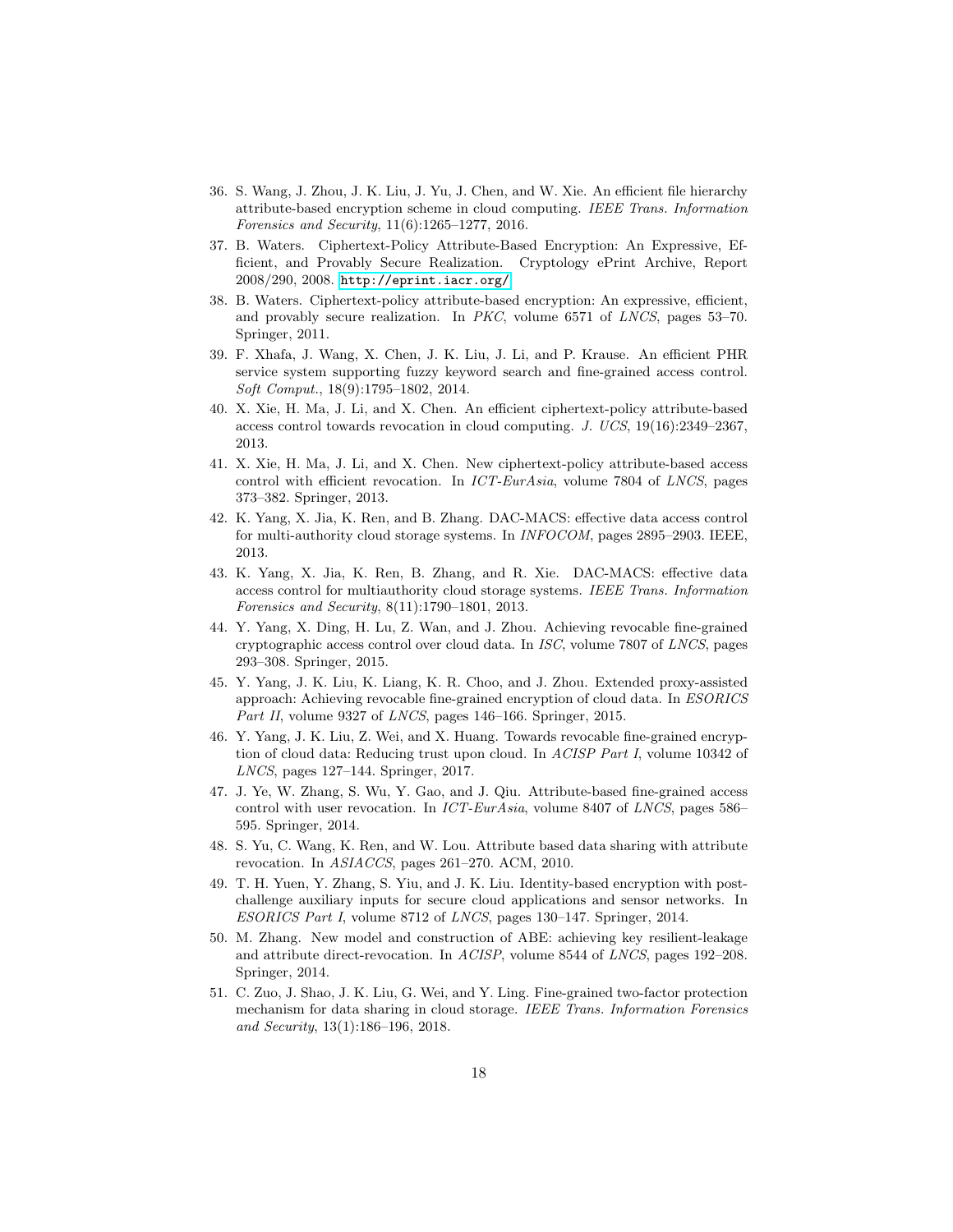## A Mathematical Background

#### A.1 Vector

We use  $\boldsymbol{\alpha} = (\alpha_1, \dots, \alpha_n)^\top \in \mathbb{Z}_p^n$  and  $g^{\boldsymbol{\alpha}} = (g^{a_1}, \dots, g^{a_n})^\top \in \mathbb{G}^n$  to denote column vectors. For  $\mathbf{a}, \mathbf{z} \in \mathbb{Z}_p^n$ ,  $\langle \mathbf{a}, \mathbf{z} \rangle = \mathbf{a}^\top \mathbf{z} = \sum_{i=1}^n a_i z_i$  and  $(g^{\mathbf{a}})^{\mathbf{z}} = g^{\langle \mathbf{a}, \mathbf{z} \rangle}$ .

#### A.2 Bilinear Groups

 $\mathcal G$  is an algorithm, which takes as input a security parameter  $\kappa$  and outputs a tuple  $(p, \mathbb{G}, \mathbb{G}_T, e)$ , where  $\mathbb{G}$  and  $\mathbb{G}_T$  are multiplicative cyclic groups with prime order p, and  $e : \mathbb{G} \times \mathbb{G} \to \mathbb{G}_T$  is a map, which has the following properties:

- Bilinearity:  $e(g^a, h^b) = e(g, h)^{ab}$  for  $\forall g, h \in \mathbb{G}$  and  $\forall a, b \in \mathbb{Z}_p$ .
- Non-degeneracy: There exists  $g, h \in \mathbb{G}$  such that  $e(g, h) \neq 1_{\mathbb{G}}$ .
- Computability: There exists an efficient algorithm to compute  $e(q, h)$  for  $\forall g, h \in \mathbb{G}$ .

#### A.3 Access Structure

Let  $\{P_1, P_2, \cdots, P_n\}$  be a set of parties. A collection  $\mathbb{A} \subseteq 2^{\{P_1, P_2, \cdots, P_n\}}$  is monotone if  $\forall B, C$ : if  $B \in \mathbb{A}$  and  $B \subseteq C$  then  $C \in \mathbb{A}$ . An access structure is a collection A of non-empty subsets of  $\{P_1, P_2, \cdots, P_n\}$ , i.e.,  $\mathbb{A} \subseteq 2^{\{P_1, P_2, \cdots, P_n\}}\setminus \{\emptyset\}$ . The sets in A are called the authorized sets, and the sets not in A are called the unauthorized sets.

#### A.4 Linear Secret Sharing Schemes

We adapt our definition from those given in [\[10\]](#page-15-17). A secret-sharing scheme  $\Pi$ over a set of parties  $P$  is called linear (over  $\mathbb{Z}_p$ ) if

- The shares of the parties form a vector over  $\mathbb{Z}_p$ .
- There exists a matrix M with  $\ell$  rows and n columns called the sharegenerating matrix for  $\Pi$ . There exists a function  $\rho$  which maps each row of the matrix to an associated party. That is for  $i = 1, \dots, \ell$  the value  $\rho(i)$ is the party associated with row  $i$ . When we consider the column vector  $\mathbf{v} = (s, r_2, \dots, r_n)$ , where  $s \in \mathbb{Z}_p$  is the secret to be shared, and  $r_2, \dots, r_n \in$  $\mathbb{Z}_p$  are randomly chosen, then Mv is the vector of  $\ell$  shares of the secret s according to  $\Pi$ . The share  $(Mv)_i$  belongs to party  $\rho(i)$ .

Every linear secret sharing scheme according to the above definition also enjoys the linear reconstruction property which defined as follows: Suppose that  $\Pi$  is an LSSS for the access structure A. Let  $S \in A$  be any authorized set, and let  $I \subset \{1, 2, \dots, \ell\}$  be defined as  $I = \{i : \rho(i) \in S\}$ . Then, there exist constants  $\{\omega_i \in \mathbb{Z}_p\}_{i\in I}$  such that, if  $\{\lambda_i\}$  are valid shares of any secret s according to  $\Pi$ , then  $\sum_{i\in I}\omega_i\lambda_i = s$ . These constants  $\omega_i$  can be found in time polynomial in the size of the share-generating matrix  $M$ . Like any secret sharing scheme, it has the property that for any unauthorized set  $S \notin A$ , the secret s should be information theoretically hidden from the parties in S.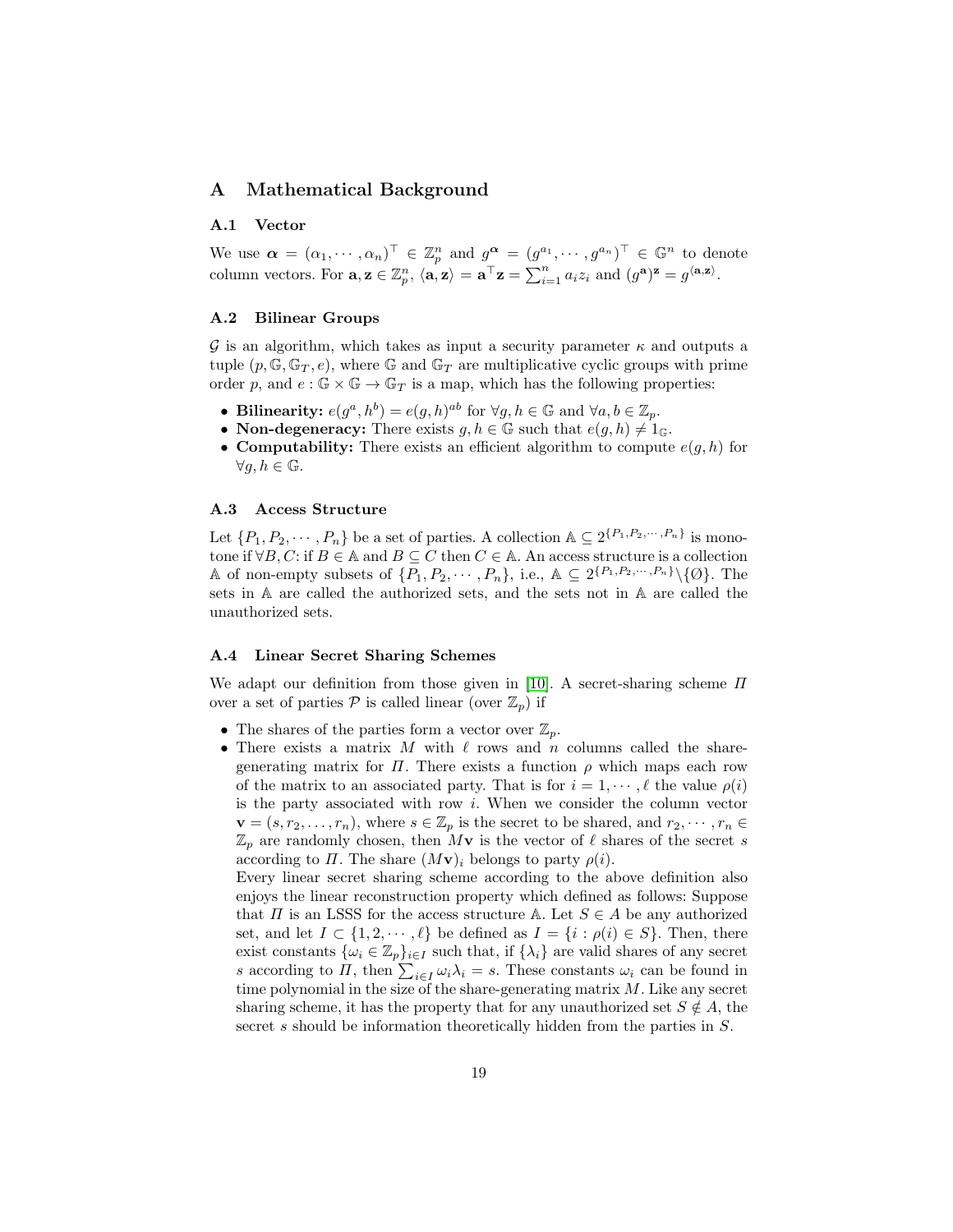# A.5 Decisional q-Bilinear Diffie-Hellman Exponent (BDHE) Problem

The Decisional  $q$ -BDHE problem is defined as given

$$
(g, g^s, g^a, \cdots, g^{(a^q)}, g^{(a^{(q+2)})}, \cdots, g^{(a^{2q})}, T)
$$

where  $s, a \in \mathbb{Z}_p$ ,  $g \in \mathbb{G}$  and  $T \in \mathbb{G}_T$ , to decide if  $T = e(e, g)^{sa^{q+1}}$  or if T is a random element of  $\mathbb{G}_T$ .

# B Security Analysis

The correctness of the scheme in Section [4.2](#page-10-0) can be seen from the following equations.

$$
F = \prod_{i=2}^{R} F_i^{y_i}
$$
  
= 
$$
\prod_{i=2}^{R} (f_1^{-ID^{i-1}} f_i)^{y_i u}
$$
  
= 
$$
(f_1^{-(IDy_2 + ID^2 y_3 + \dots + ID^{R-1} y_R)} g^{\sum_{i=2}^{R} \alpha_i y_i})^u
$$
  
= 
$$
(f_1^{-\langle \mathbf{X}, \mathbf{Y} \rangle + y_1} \prod_{i=2}^{R} f_i^{y_i})^u
$$
  
= 
$$
(f_1^{-\langle \mathbf{X}, \mathbf{Y} \rangle} \cdot \prod_{i=1}^{R} f_i^{y_i})^u.
$$
 (2)

$$
\begin{split} \varsigma_{1} &= \left(\frac{e(F, C_{0}')}{e(D_{0}', C_{0}'')}\right)^{\frac{-1}{\langle \mathbf{x}, \mathbf{y} \rangle}} \\ &= \left(\frac{e\left((f_{1}^{-(\mathbf{x}, \mathbf{y})} \cdot \prod_{i=1}^{R} f_{i}^{y_{i}}\right)^{u}, g^{s}\right)}{e(g^{u}, (f_{1}^{y_{1}} \cdots f_{R}^{y_{R}})^{s})}\right)^{\frac{-1}{\langle \mathbf{x}, \mathbf{y} \rangle}} \\ &= e(g, g)^{\alpha_{1}su} . \end{split} \tag{3}
$$

$$
\begin{split} \varsigma_{2} &= \prod_{i \in I} \left( e(C_{i}, D_{0}) \cdot e(C_{0}', K_{\rho(i)}) \right)^{\omega_{i}} \\ &= \prod_{i \in I} \left( e(g^{\alpha_{0}\lambda_{i}} h_{\rho(i)}^{-s}, g^{t}) \cdot e(g^{s}, h_{\rho(i)}^{t}) \right)^{\omega_{i}} \\ &= \prod_{i \in I} e(g, g)^{t\alpha_{0}\lambda_{i}\omega_{i}} \\ &= e(g, g)^{st\alpha_{0}}. \end{split} \tag{4}
$$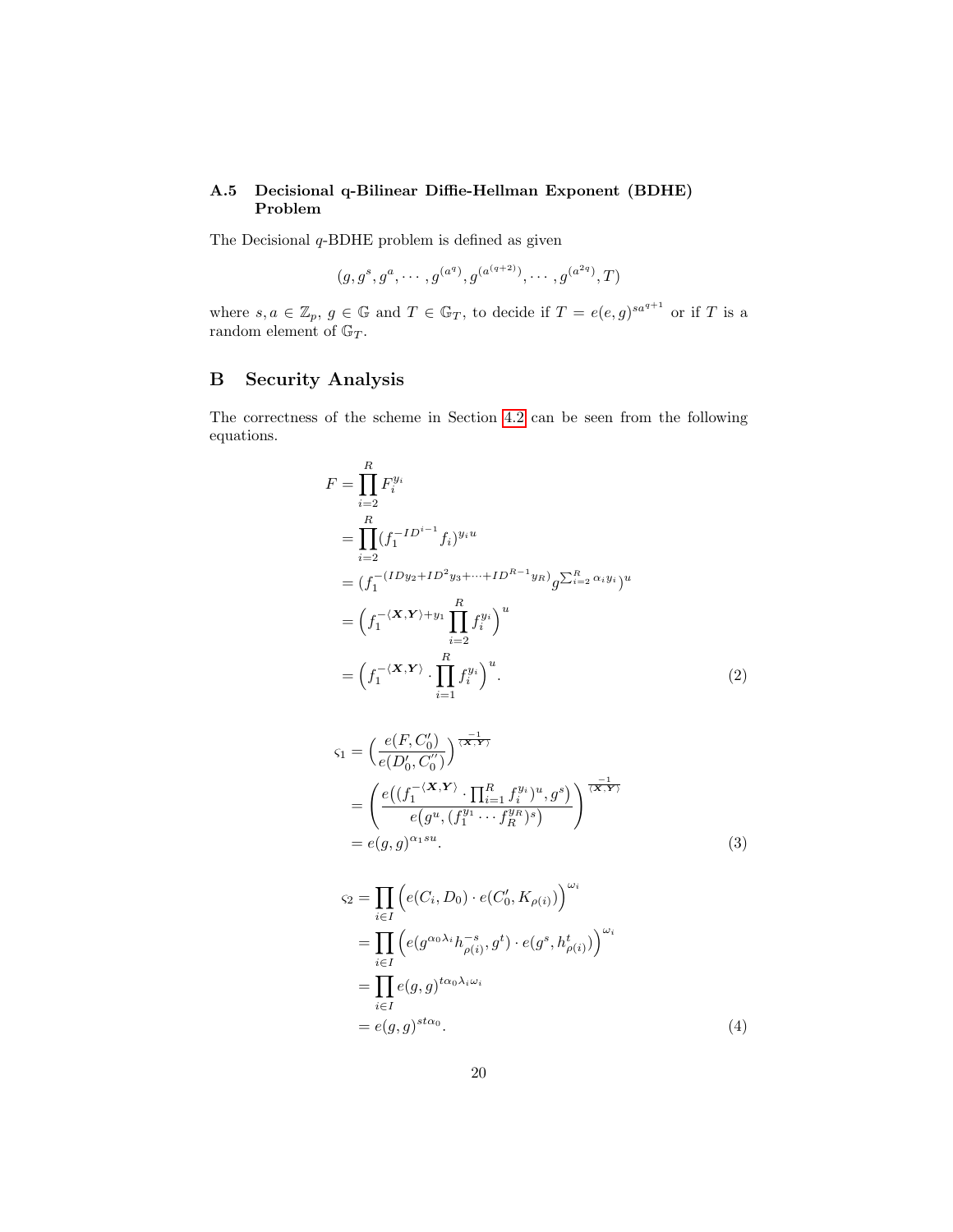$$
m = \frac{C_0 \cdot \varsigma_1 \cdot \varsigma_2 \cdot e(D_0'', C_0''')}{e(D_{1,\tau_c}, C_0')}
$$
  
= 
$$
\frac{m \cdot e(g,g)^{\alpha s} \cdot e(g,g)^{\alpha_1 s u} \cdot e(g,g)^{st\alpha_0} \cdot e(g^{v_{\tau_c}}, (V_0 \prod_{j=1}^k V_j^{\tau_j})^s)}{e(g^{\alpha} g^{\alpha_0 t} g^{\alpha_1 u} (V_0 \prod_{j=1}^k V_j^{\tau_j})^{v_{\tau_c}}, g^s)}.
$$
 (5)

We prove the following theorem.

Theorem B.1. Suppose the decisional q-BDHE assumption holds. Then no probabilistic polynomial time adversary can selectively break our system in with a challenge matrix of size  $\ell^* \times n^*$ , where  $\ell^*, n^* \leq q$ , a challenge revocation list  $\mathcal{R}^*$  where  $|\mathcal{R}^*| \leq q-2$  and a challenge time  $\mathsf{T}_c^*$  with z-ary representation  $\tau^* = (\tau_1^*, \ldots, \tau_{k^*}^*)$  for some  $k^* <$  T such that  $T \leq q$ .

*Proof.* Suppose there exists an adversary  $A$  with non-negligible advantage against our construction. Then challenger  $\mathcal C$  can resolve the decisional q-BDHE problem with non-negligible probability.

• Init. Challenger  $C$  receives

$$
y = (g, g^s, g^a, \cdots, g^{a^q}, g^{a^{q+2}}, \cdots, g^{a^{2q}}) \in \mathbb{G}^{2q+1}, T \in \mathbb{G}_T
$$

and decides if  $T = e(g, g)^{sa^{q+1}}$  using the adversary A. A first gives the challenge access structure  $(M^*, \rho^*)$  where  $M^*$  has  $n^* \leq q$  columns. A also gives C the challenge time  $\mathsf{T}^*_c$  with z-ary representation  $\tau^* = (\tau_1^*, \ldots, \tau_{k^*}^*)$ for some  $k^* \leq T$  and the challenge revocation list  $\mathcal{R}^*$ , where  $|\mathcal{R}^*| \leq q-2$ . That is, the maximum number of revoked users allowed in the system  $R-1$ is set to  $q - 2$ . In other words, we have  $R = q - 1$ .

• Setup. Challenger C chooses random  $\alpha', \delta_0, \xi_0, \xi_1, \ldots, \xi_T \in \mathbb{Z}_p$  and implicitly sets  $\alpha = \alpha' + \delta_0 a^{q+1}$  by letting

<span id="page-20-0"></span>
$$
e(g,g)^{\alpha} = e(g^a, g^{a^q})^{\delta_0} e(g,g)^{\alpha'}.
$$

Let  $g^{\alpha_0} = g^a$ . For each x for  $1 \le x \le U$  begin by choosing a random value  $z_x$ . Let I denote the set of indices i, such that  $\rho^*(i) = x$ . C programs  $h_x$  as:

$$
h_x = g^{z_x} g^{a M_{i,1}^*} \cdot g^{a^2 M_{i,2}^*} \cdots g^{a^{n^*} M_{i,n^*}^*}.
$$
 (6)

Note that if  $I = \emptyset$  then we have  $h_x = g^{z_x}$ . Also note that the parameters are distributed randomly due to the  $g^{z_x}$  value.

Let  $|\mathcal{R}^*| = r$ . Note that  $r \leq q-2$ . Let  $\mathbf{X}_1, \cdots, \mathbf{X}_r$  be the corresponding vectors for the revoked set  $\mathcal{R} = \{ID_1, \cdots, ID_r\}$  . That is,  $\mathbf{X}_k = (1, ID_k, \cdots, ID_k^{q-2})$ for  $k \in [1, r]$ .

• For each  $k \in [1, r]$ , let

$$
M_{\mathbf{X}_k} = \begin{pmatrix} -ID_k & -ID_k^2 & \cdots & -ID_k^{q-2} \\ I_{q-2} & \end{pmatrix}
$$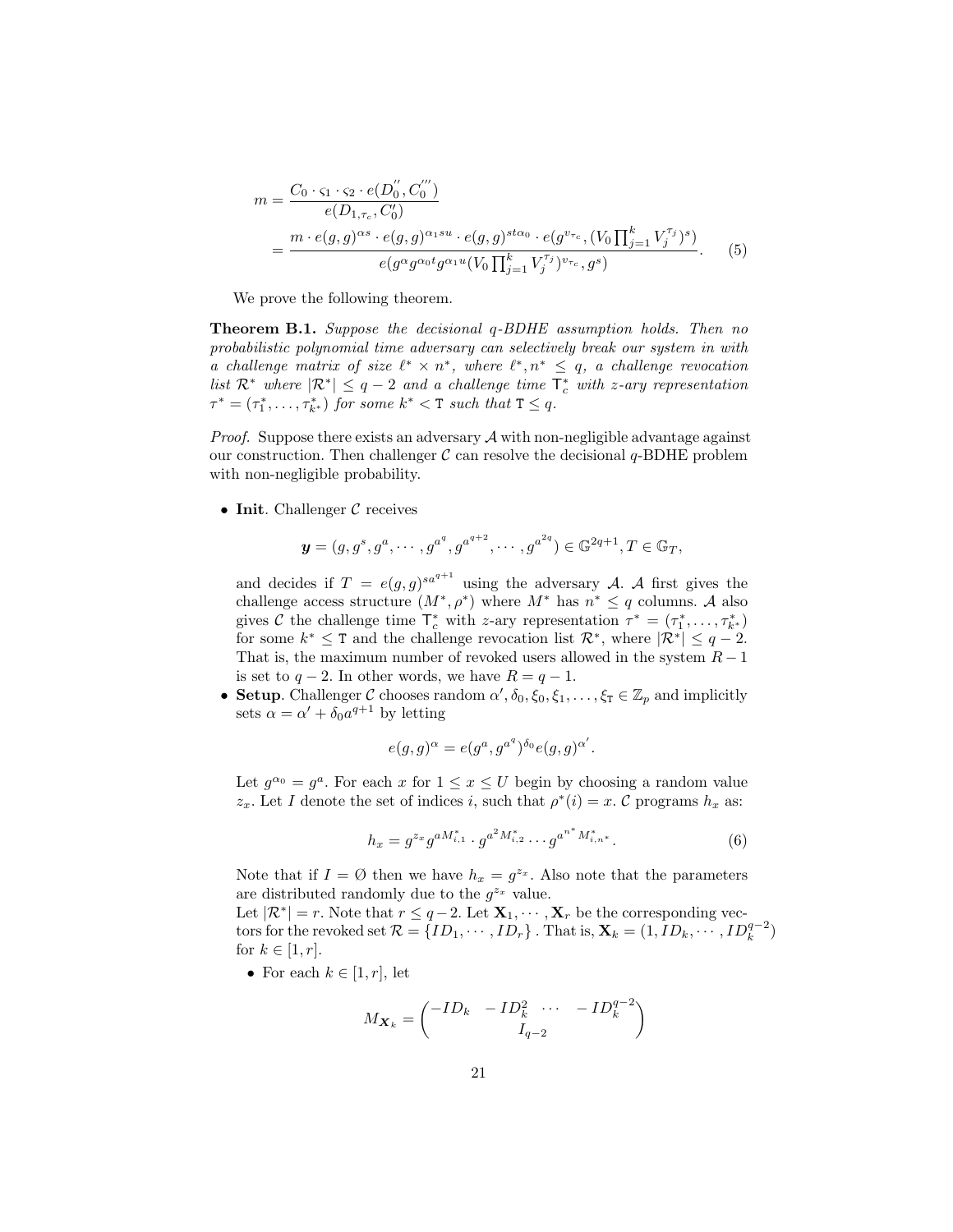<span id="page-21-1"></span>where  $I_{q-2}$  is a  $(q-2) \times (q-2)$  identity matrix. C selects  $\mathbf{b}_k \in_R \mathbb{Z}_p^{q-1}$ such that

$$
\mathbf{b}_k \cdot M_{\mathbf{X}_k} = \mathbf{0}.\tag{7}
$$

The simplest candidate consists of the vector  $\mathbf{b}_k = (1, ID_k, \cdots, ID_k^{q-2}).$ • For  $k \in [r+1, q-1]$ ,  $\mathbf{b}_k = \mathbf{0}$ .

Define a  $(q-1) \times (q-1)$  matrix

$$
B = (\mathbf{b}_1 | \cdots | \mathbf{b}_r | \mathbf{0} | \cdots | \mathbf{0})
$$

where the kth column consists of  $\mathbf{b}_k$  for  $k \in [1, r]$  and the remaining  $q - 1 - r$ columns are 0.

Challenger C defines  $V_j = g^{\xi_j a^{q-j+1}}$  for  $j \in [1, T]$  and  $V_0 = \prod_{j=1}^{k^*} V_j^{-\tau_j^*} g^{\xi_0}$ . Challenger C defines  $\nu = (\nu_1, \dots, \nu_{q-1})^\top$  such that  $\nu_i = a^{q+1-i}$  and sets  $g^{\nu} = (g^{\nu_1}, \ldots, g^{\nu_{q-1}})^{\top} = (g^{a^q}, \ldots, g^{a^2})^{\top}$ . It then implicitly sets

<span id="page-21-0"></span>
$$
\alpha = \mathbf{B} \cdot \boldsymbol{\nu} + \boldsymbol{\delta} \tag{8}
$$

by randomly choosing  $\delta \in \mathbb{Z}_p^{q-1}$ . Challenger C defines the last public parameter

$$
\mathbf{F} = g^{\mathbf{B} \cdot \boldsymbol{\nu}} \cdot g^{\boldsymbol{\delta}} = g^{\boldsymbol{\alpha}} = (g^{\alpha_1}, \cdots, g^{\alpha_R})^{\top} = (f_1, \ldots, f_R)^{\top}.
$$

- Phase 1. Adversary A makes repeated private keys queries corresponding to the tuple of identity, attributes and time and identity  $(ID, S, T)$ , such that at least one of the following conditions must be satisfied:
	- 1. the attribute set S does not satisfy the access structure  $\mathbb{A}^*$ ;
	- 2.  $ID \in \mathcal{R}^*$ ;
	- 3.  $\tau^*$  and all its prefixes are not in  $\mathbb{T}$ , the set-cover of T.

We separate into three cases.

**Case 1:** S does not satisfy  $A^*$ . Challenger C first chooses a random  $\varphi \in \mathbb{Z}_p$ . Then it finds a vector  $\mathbf{w} = (w_1, \dots, w_{n^*}) \in \mathbb{Z}_p^{n^*}$  such that  $w_1 = -1$  and for all *i* where  $\rho^*(i) \in S$  we have that  $\mathbf{w} \cdot M_i^* = 0$ . By our definition of an LSSS, such a vector must exist since S does not satisfy  $M^*$ . C implicitly defines

$$
t = \varphi + \delta_0 (w_1 a^q + w_2 a^{q-1} + \ldots + w_{n^*} a^{q-n^*+1}).
$$

It performs this by setting

$$
D_0 = g^{\varphi} \prod_{i=1}^{n^*} (g^{a^{q+1-i}})^{w_i \delta_0} = g^t.
$$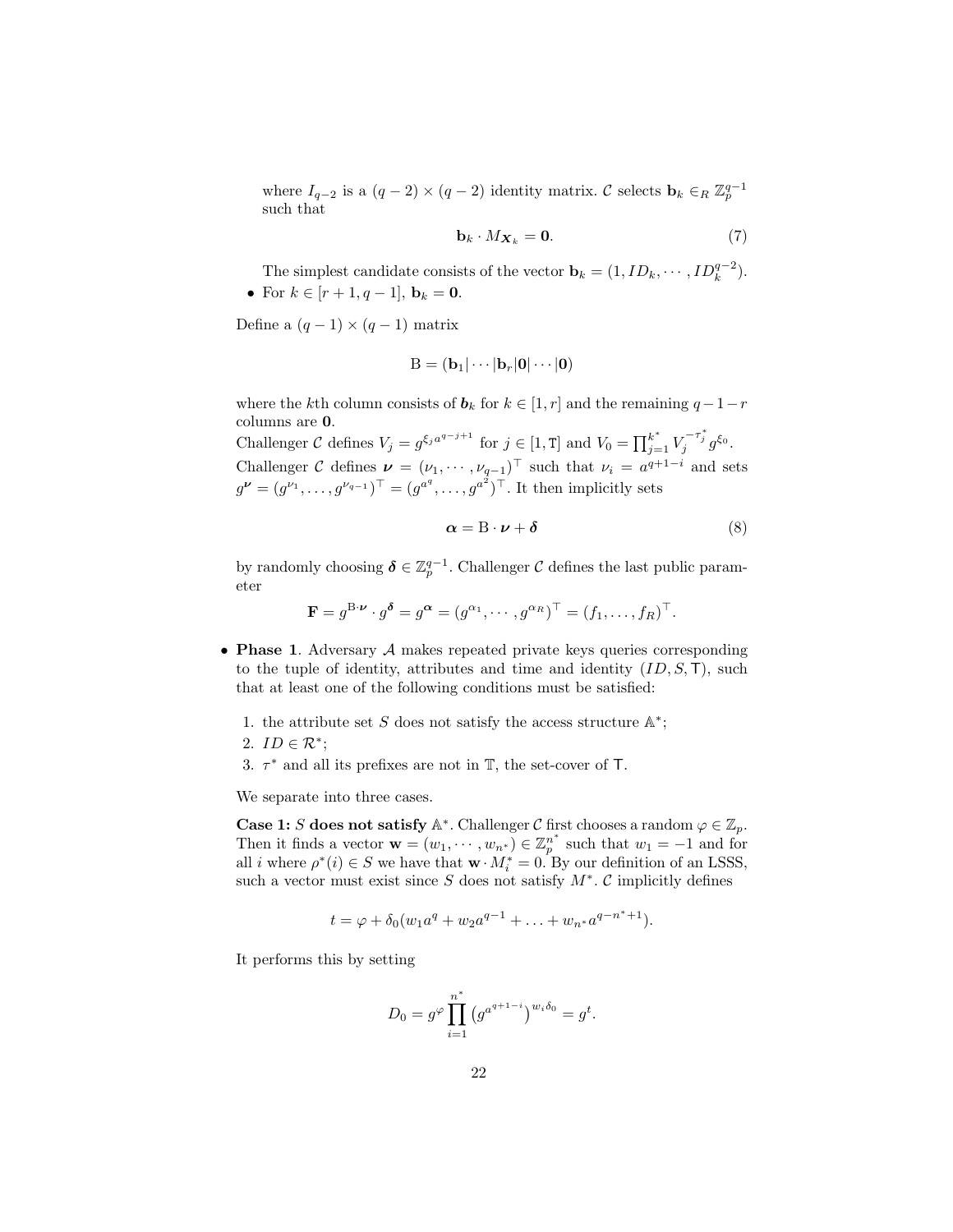C then randomly chooses  $u \in \mathbb{Z}_p$  and sets  $D'_0 = g^u$ . Then for all  $\tau =$  $(\tau_1,\ldots,\tau_{k_{\tau}})\in\mathbb{T},\,\mathcal{C}$  randomly chooses  $v_{\tau}\in\mathbb{Z}_p$  and sets  $D_{0,\tau}^{''}=g^{v_{\tau}}$  and:

$$
D_{1,\tau} = g^{\alpha'} g^{\alpha\varphi} \prod_{i=2}^{n^*} (g^{a^{q+2-i}})^{w_i \delta_0} g^{\alpha_1 u} (V_0 \prod_{j=1}^{k_{\tau}} V_j^{\tau_j})^{v_{\tau}}
$$
  
\n
$$
= g^{\alpha'} g^{\delta_0 a^{q+1}} g^{a\varphi} g^{-\delta_0 a^{q+1}} \prod_{i=2}^{n^*} (g^{a^{q+2-i}})^{w_i \delta_0} g^{\alpha_1 u} (V_0 \prod_{j=1}^{k_{\tau}} V_j^{\tau_j})^{v_{\tau}}
$$
  
\n
$$
= g^{\alpha} g^{a\varphi} g^{w_1 \delta_0 a^{q+1}} \prod_{i=2}^{n^*} (g^{a^{q+2-i}})^{w_i \delta_0} g^{\alpha_1 u} (V_0 \prod_{j=1}^{k_{\tau}} V_j^{\tau_j})^{v_{\tau}} \quad (\because w_1 = -1)
$$
  
\n
$$
= g^{\alpha} g^{a\varphi} \prod_{i=1}^{n^*} (g^{a^{q+2-i}})^{w_i \delta_0} g^{\alpha_1 u} (V_0 \prod_{j=1}^{k_{\tau}} V_j^{\tau_j})^{v_{\tau}}
$$
  
\n
$$
= g^{\alpha} \left( g^{\varphi} \prod_{i=1}^{n^*} (g^{a^{q+1-i}})^{w_i \delta_0} \right)^a g^{\alpha_1 u} (V_0 \prod_{j=1}^{k_{\tau}} V_j^{\tau_j})^{v_{\tau}}
$$
  
\n
$$
= g^{\alpha} g^{a t} g^{\alpha_1 u} (V_0 \prod_{j=1}^{k_{\tau}} V_j^{\tau_j})^{v_{\tau}}
$$
  
\n
$$
= g^{\alpha} g^{\alpha_0 t} g^{\alpha_1 u} (V_0 \prod_{j=1}^{k_{\tau}} V_j^{\tau_j})^{v_{\tau}}.
$$

Now we set  $K_x \,\forall x \in S$ . First, we consider  $x \in S$  for which there is no i such that  $\rho^*(i) = x$ . For those we can simply let  $K_x = D_0^{z_x}$ . Then we create keys for attributes  $x$  where  $x$  is used in the access structure. We follow the heuristic from [\[37\]](#page-17-4).

For these keys we have to make sure no terms are of the form  $g^{a^{q+1}}$ which cannot be simulated. In calculating  $h_x^t$  all terms of this form come from  $M^*_{i,j}a^jw_ja^{q+1-j}$  for some j, where  $\rho^*(i) = x$ . However, we have that  $\tilde{M}_i^* \mathbf{w} = 0$ . Therefore everything with an exponent  $a^{q+1}$ cancels when combined.

S creates  $K_x$  in this case as follows. Suppose  $\rho^*(i) = x$ , it sets

$$
K_x = D_0^{z_x} \cdot \prod_{j=1}^{n^*} \left( g^{a^j \varphi} \prod_{\mu=1, \mu \neq j}^{n^*} \left( g^{a^{q+1+j-\mu}} \right)^{w_\mu \delta_0} \right)^{M^*_{i,j}}.
$$

Finally C computes  $F_i = (f_1^{-ID^{i-1}} \cdot f_i)^u$  for  $i = 2, ..., R$  and  $\{L_{j,\tau}\}$  $V_j^{v_{\tau}}\}_{j=k_{\tau}+1,\ldots,\mathtt{T},\tau\in\mathbb{T}}.$ 

**Case 2:**  $ID \in \mathbb{R}^*$ . We follow the heuristic in [\[1\]](#page-14-0). In this case, let  $ID_k \in \mathbb{R}^*$ be the identity of the secret key that A queries, where  $k \in [1, r]$ . Challenger C defines  $\tilde{u}_k = u_k - \delta_0 a^k$  for a random  $u_k \in_R \mathbb{Z}_p$ . Recall  $\alpha$  is defined in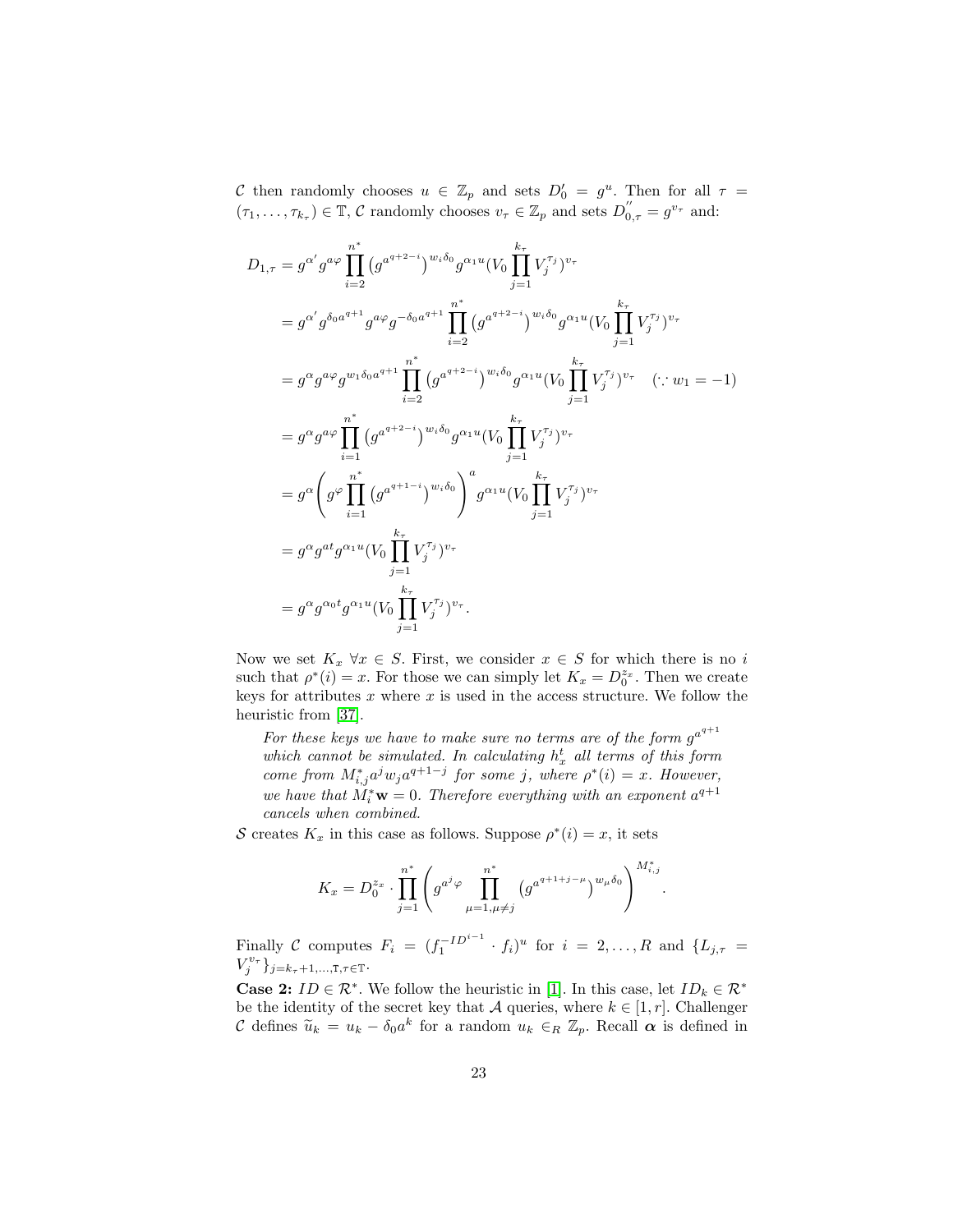equation [\(8\)](#page-21-0), the first coordinate of  $\alpha$  equals

<span id="page-23-0"></span>
$$
\alpha_1 = \delta_1 + \sum_{j=1}^r \nu_j = \delta_1 + \sum_{j=1}^r a^{q+1-j}.
$$
 (9)

Now challenger C computes  $D'_0 = g^{u_k}(g^{a^k})^{-\delta_0} = g^{\tilde{u}_k}$ . Next, C randomly selects  $t \in \mathbb{Z}_p$  and computes  $D_0 = g^t$ . For all  $\tau = (\tau_1, \ldots, \tau_{k_{\tau}}) \in \mathbb{T}$ , C randomly selects  $v_{\tau} \in \mathbb{Z}_p$  and computes  $D_{0,\tau}^{''} = g^{v_{\tau}}$  and

$$
D_{1,\tau} = g^{\alpha'} f_1^{u_k} \left( g^{a^k \delta_1} \prod_{j=1, j \neq k}^r g^{a^{q+1-j+k}} \right)^{-\delta_0} (g^a)^t (V_0 \prod_{j=1}^{k_{\tau}} V_j^{\tau_j})^{v_{\tau}}
$$
  
\n
$$
= g^{\alpha'} g^{\alpha_1 u_k} g^{a^{q+1} \delta_0} \left( g^{\delta_1} \prod_{j=1}^r g^{a^{q+1-j}} \right)^{-\delta_0 a^k} (g^{\alpha_0})^t (V_0 \prod_{j=1}^{k_{\tau}} V_j^{\tau_j})^{v_{\tau}}
$$
  
\n
$$
= g^{\alpha} g^{\alpha_1 u_k} (g^{\alpha_1})^{-\delta_0 a^k} g^{\alpha_0 t} (V_0 \prod_{j=1}^{k_{\tau}} V_j^{\tau_j})^{v_{\tau}} \quad \text{(from equation (9))}
$$
  
\n
$$
= g^{\alpha} g^{\alpha_1 u_k - \alpha_1 \delta_0 a^k} g^{\alpha_0 t} (V_0 \prod_{j=1}^{k_{\tau}} V_j^{\tau_j})^{v_{\tau}}
$$
  
\n
$$
= g^{\alpha} g^{\alpha_1 \tilde{u}_k} g^{\alpha_0 t} (V_0 \prod_{j=1}^{k_{\tau}} V_j^{\tau_j})^{v_{\tau}}.
$$

We define  $\mathbb{F}_k = (F_2, \ldots, F_R)^\top$  which is the secret key component for  $ID_k$ . First recall  $\mathbf{v} = (\nu_1, \dots, \nu_{q-1})^\top$  where  $\nu_i = a^{q+1-i}$  and  $g^{\mathbf{v}} = (g^{\nu_1}, \dots, g^{\nu_{q-1}})^\top =$  $(g^{a^q}, \ldots, g^{a^2})^{\top}$ . C computes  $\mathbb{F}_k$  as follow:

$$
\mathbb{F}_k = g^{u_k M_{\mathbf{X}_k}^{\mathbf{T}} \alpha} \cdot g^{-\delta_0 a^k M_{\mathbf{X}_k}^{\mathbf{T}} B \mathbf{\nu}} \cdot g^{-\delta_0 a^k M_{\mathbf{X}_k}^{\mathbf{T}} \delta}
$$
\n(C is able to compute  $g^{a^k M_{\mathbf{X}_k}^{\mathbf{T}} B \mathbf{\nu}}$  because  
\nthe *k*th column of  $M_{\mathbf{X}_k}^{\mathbf{T}} B$  is **0**, from equation (7))  
\n
$$
= g^{u_k M_{\mathbf{X}_k}^{\mathbf{T}} \alpha} \cdot g^{-\delta_0 a^k M_{\mathbf{X}_k}^{\mathbf{T}} \alpha}
$$
 (from equation (8))  
\n
$$
= g^{(u_k - \delta_0 a^k) M_{\mathbf{X}_k}^{\mathbf{T}} \alpha}
$$
  
\n
$$
= g^{\tilde{u}_k M_{\mathbf{X}_k}^{\mathbf{T}} \alpha}.
$$

That is, for  $i = 2, ..., R$  (recall that  $R = q - 1$ ), we have

$$
F_i = g^{\tilde{u}_k M_{\mathbf{X}_k, i-1}^{\mathsf{T}} \alpha}
$$
  
\n(where  $M_{\mathbf{X}_k, i-1}^{\mathsf{T}}$  denotes the  $(i-1)$ th row of  $M_{\mathbf{X}_k}^{\mathsf{T}}$ )  
\n
$$
= g^{\tilde{u}_k(-ID_k^{i-1}\alpha_1 + \alpha_i)}
$$
  
\n
$$
= (f_1^{-ID_k^{i-1}} \cdot f_i)^{\tilde{u}_k}.
$$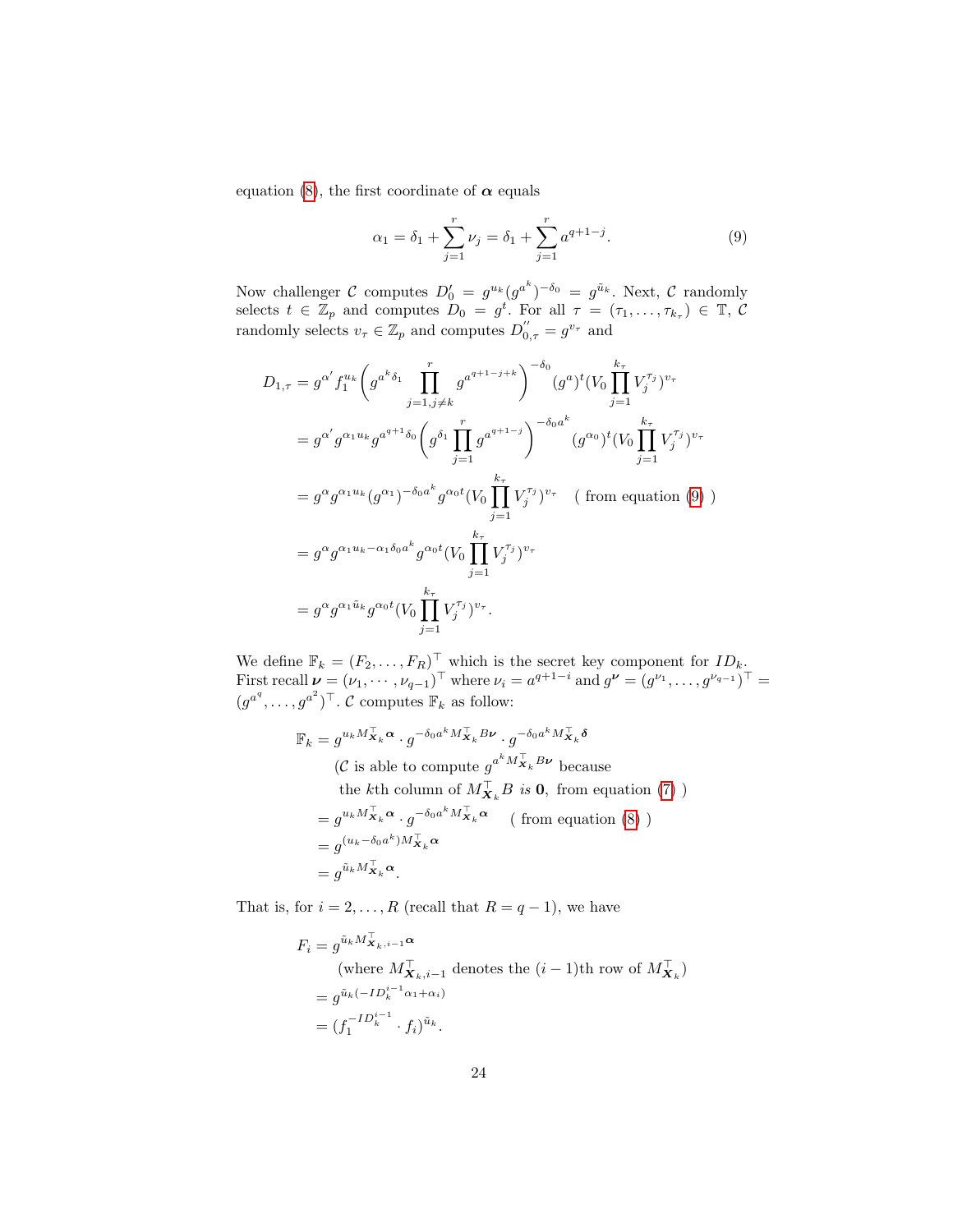Finally C computes  $\{K_x = h_x^t\}_{x \in S}$  and  $\{L_{j,\tau} = V_j^{v_{\tau}}\}_{j=k+1,\ldots,T,\tau \in \mathbb{T}}$ .

Case 3:  $\tau^*$  and all its prefixes are not in  $\mathbb{T}$ . For all  $\tau = (\tau_1, \ldots, \tau_{k_{\tau}}) \in \mathbb{T}$ , first define  $\tau_{k_{\tau}+1} = \ldots = \tau_q = 0$  and  $\tau_{k^*+1}^* = \ldots = \tau_q^* = 0$ . There exists a smallest index  $k' \leq k^*$  such that  $\tau_{k'} \neq \tau_{k'}^*$ .

Challenger C randomly selects  $v_\tau \in \mathbb{Z}_p$  and implicitly defines  $\tilde{v}_\tau = \frac{\delta_0 a^{k'}}{\epsilon \sqrt{\tau^* - 1}}$  $\frac{\delta_0 a^{\pi}}{\xi_{k'}(\tau_{k'}^* - \tau_{k'})} +$  $v_{\tau}$ . It performs this by setting:

$$
D_{0,\tau}^{''}=g^{\frac{\delta_0 a^{k'}}{\xi_{k'}(\tau_{k'}^*-\tau_{k'})}+v_{\tau}}.
$$

C then randomly chooses  $t, u \in \mathbb{Z}_p$  and sets  $D_0 = g^t, D'_0 = g^u$ . For all  $\tau$ , compute:

$$
D_{1,\tau} = g^{\alpha' + \alpha_0 t + \alpha_1 u + v_{\tau} \xi_0} (g^{a^{\alpha - k' + 1}})^{v_{\tau} \xi_{k'} (\tau_{k'} - \tau_{k'}^{*})} (g^{a^{k'}})^{\frac{\xi_0 \xi_0}{\xi_{k'} (\tau_{k'}^{*} - \tau_{k'})}} \n\cdot \prod_{j=1}^{k_{\tau} - k' + 1} (g^{a^{\alpha - j + 1}})^{\frac{\xi_{j+k'} \tau_{j+k'}^{*} \xi_0}{\xi_{k'} (\tau_{k'}^{*} - \tau_{k'})}} \prod_{j=k'+1}^{k_{\tau} + 1} (g^{a^{\alpha - j + 1}})^{\xi_j \tau_j^{*} v_{\tau}} \n= g^{\alpha'} g^{\alpha_0 t} g^{\alpha_1 u} g^{\nu_{\tau} (\xi_0 + \xi_{k'} a^{\alpha - k' + 1} (\tau_{k'} - \tau_{k'}^{*}))} g^{\frac{\xi_0 \delta_0 a^{k'}}{\xi_{k'} (\tau_{k'}^{*} - \tau_{k'})}} \n\cdot \prod_{j=k'+1}^{k_{\tau} + 1} g^{\frac{\xi_{j} a^{\alpha - j + 1 + k'} \tau_j^{*} \delta_0}{\xi_{k'} (\tau_{k'}^{*} - \tau_{k'})}} \prod_{j=k'+1}^{k_{\tau} + 1} g^{\xi_j a^{\alpha - j + 1} \tau_j^{*} v_{\tau}} \n= g^{\alpha' + \delta_0 a^{\alpha + 1}} g^{\alpha_0 t} g^{\alpha_1 u} g^{\left(\xi_0 + \xi_{k'} a^{\alpha - k' + 1} (\tau_{k'} - \tau_{k'}^{*})\right) (\frac{\delta_0 a^{k'}}{\xi_{k'} (\tau_{k'}^{*} - \tau_{k'})} + v_{\tau})} \n= g^{\alpha} g^{\alpha_0 t} g^{\alpha_1 u} g^{\left(\xi_0 + \xi_{k'} a^{\alpha - k' + 1} (\tau_{k'} - \tau_{k'}^{*})\right) \tilde{v}_{\tau}} \prod_{j=k'+1}^{k_{\tau} + 1} g^{\xi_j a^{\alpha - j + 1} \tau_j^{*} \tilde{v}_{\tau}} \n= g^{\alpha} g^{\alpha_0 t} g^{\alpha_1 u} (V_0 \prod_{j=1}^{k'} V_j^{\tau_j})
$$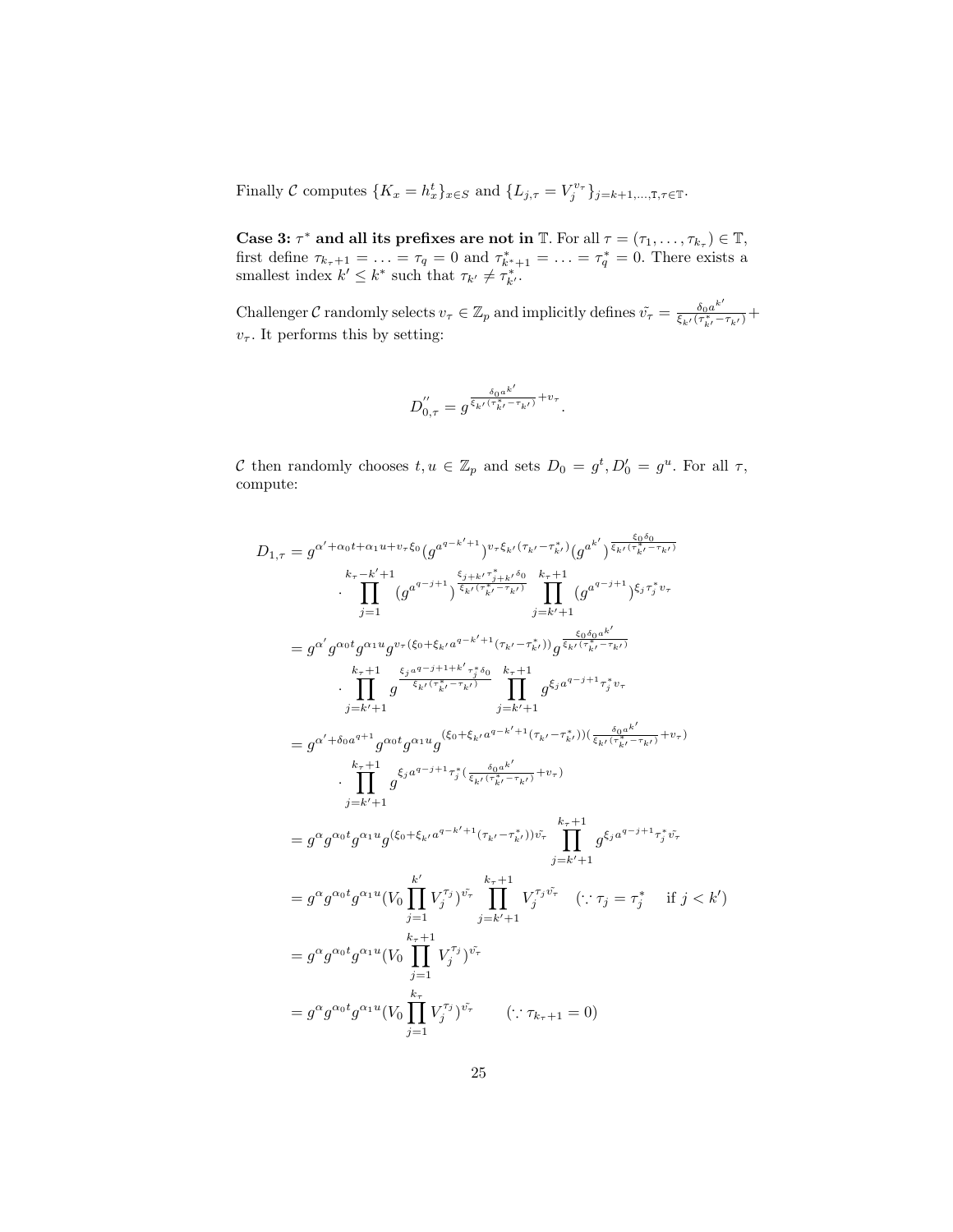C also computes  $\{K_x = h_x^t\}_{x \in S}, \{F_i = (f_1^{-ID^{i-1}} \cdot f_i)^u\}_{i=2,\dots,R}$ . For  $j =$  $k_{\tau} + 1, \ldots, T, \tau \in \mathbb{T}$ , compute

$$
L_{j,\tau} = g^{\frac{\delta_0 \xi_j a^{q+1+k'-j}}{\xi_{k'}(\tau_{k'}^* - \tau_{k'})} + v_{\tau} \xi_j a^{q-j+1}}
$$
  
= 
$$
(g^{\xi_j a^{q-j+1}})^{\frac{\delta_0 a^{k'}}{\xi_{k'}(\tau_{k'}^* - \tau_{k'})} + v_{\tau}}
$$
  
= 
$$
V_j^{\tilde{v_{\tau}}}.
$$

• Challenge. Adversary A submits two equal length messages  $m_0$  and  $m_1$ . Challenger C flips a random coin  $\beta$  and encrypts  $m_{\beta}$  under the access structure  $\mathbb{A}^*$ , revocation list  $\mathcal{R}^*$  and time  $\mathsf{T}_c^*$  with z-ary representation  $\tau^*$ . It first creates

$$
C_0 = m_\beta \cdot T^{\delta_0} \cdot e(g^s, g^{\alpha'}),
$$
  

$$
C'_0 = g^s.
$$

For  $C_0''$ , we follow the technique from [\[1\]](#page-14-0). Let  $\mathcal{R}^* = (ID_1, \ldots, ID_r)$  and  $\mathcal{F}_{\mathcal{R}^*}(Z) = (Z - ID_1) \cdots (Z - ID_r) = y_1 + y_2 Z + \cdots + y_r Z^{r-1} + y_{r+1} Z^r$ . If  $r+1 < R$ , the coefficients  $y_{r+2}, \dots, y_R$  are set to 0. Let  $\mathbf{Y} = (y_1, \dots, y_R)^\top$ satisfy  $\langle \mathbf{X}_k, \mathbf{Y} \rangle = 0$  for  $k \in [1, r]$ . We claim that  $\mathbf{Y}^\top \cdot B \cdot \boldsymbol{\nu} = 0$ . Therefore, it comes that  $\langle \mathbf{Y}, \boldsymbol{\alpha} \rangle = \langle \mathbf{Y}, \boldsymbol{\delta} \rangle$ . C sets

$$
C_0^{''}=(g^s)^{\langle \mathbf{Y}, \pmb{\delta} \rangle}.
$$

For  $C_0^{'''}$ , observe that since the challenge time is  $(\tau_1^*, \ldots, \tau_{k^*}^*)$ , the  $g^{a^i}$  terms in  $V_i$  are cancelled out.  $\mathcal C$  sets

$$
C_0^{'''} = (g^s)^{\xi_0}.
$$

For  $C_i$ , we follow the technique from [\[38\]](#page-17-15). Since the term  $h^s_{\rho^*(i)}$  contains terms of the form  $g^{a^j s}$  that cannot be simulated, we need to use the secret splitting technique such that these terms can be cancelled out.  $C$  chooses  $y'_2, \ldots, y'_{n^*} \in \mathbb{Z}_p$  and then share the secret using the vector

$$
\mathbf{v}^* = (s, sa + y_2', sa^2 + y_3', \dots, sa^{n^* - 1} + y_{n^*}') \in \mathbb{Z}_p^{n^*}.
$$

This allows the terms  $h^{-s}_{\rho^*(i)}$  cancel out with the terms  $g^{a\lambda_i}$ . For  $i = 1, \ldots, n^*$ ,  $\mathcal C$  generates

$$
C_i = \bigg(\prod_{j=2}^{n^*} (g^a)^{M^*_{i,j}y'_j}\bigg)(g^s)^{-z_{\rho^*(i)}}.
$$

To see the simulation correctness of  $C_i$ , we first define

$$
\lambda_i^* = \langle \mathbf{v}^*, M_i^* \rangle
$$
  
=  $sM_{i,1}^* + (sa + y_2')M_{i,2}^* + (sa^2 + y_3')M_{i,3}^* + \dots + (sa^{n^*-1} + y_{n^*}')M_{i,n^*}^*.$